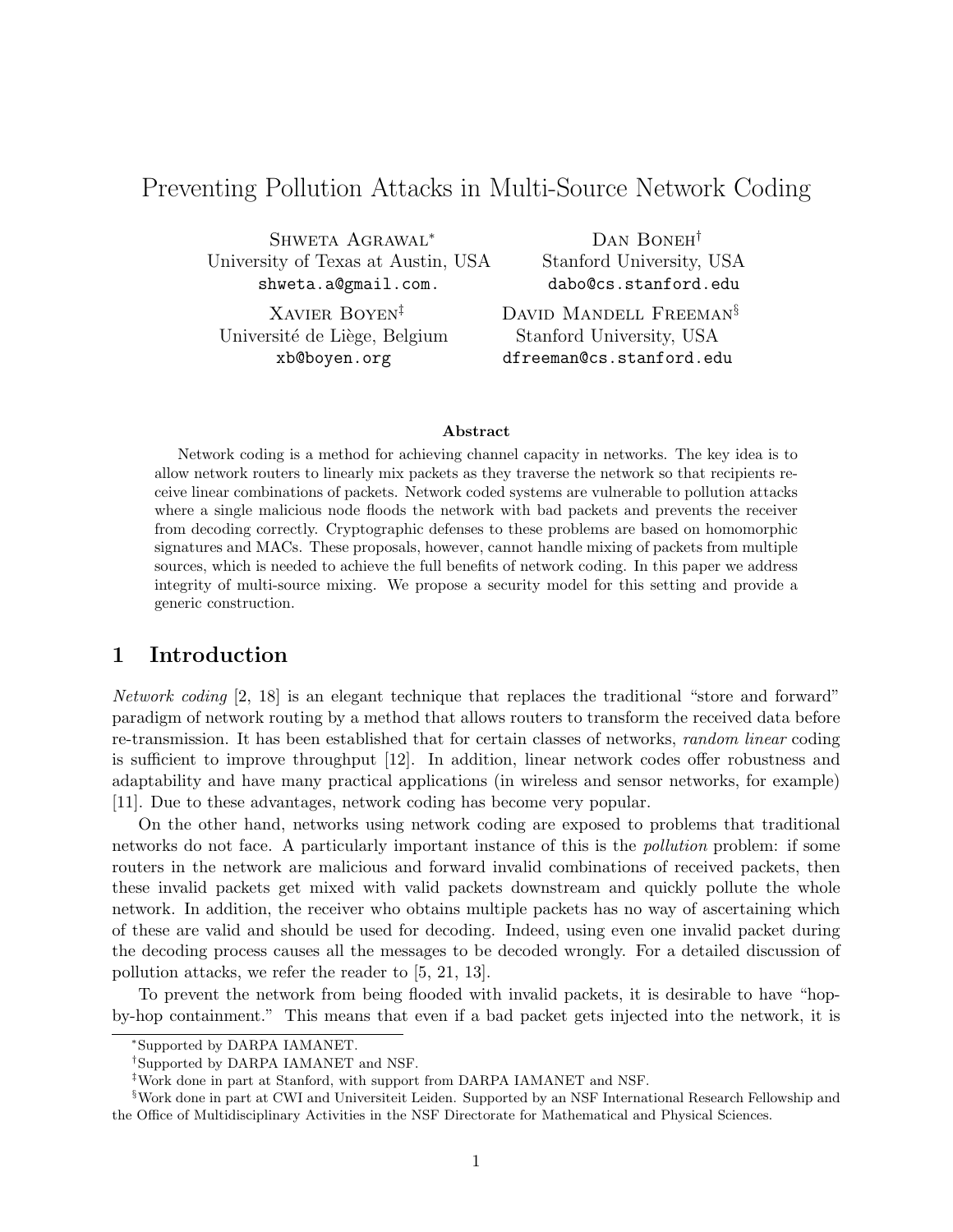detected and discarded at the very next hop. Thus, it can be dropped before it is combined with any other packets, preventing its pollution from spreading.

Hop-by-hop containment cannot be achieved by standard signatures or MACs. As pointed out in [1], signing the message packets does not help since recipients do not have the original message packets and therefore cannot verify the signature. Nor does signing the entire message prior to transmission work, because it forces the recipient to decode exponentially many subsets of received packets to find a decoded message with a consistent signature. Thus, new integrity mechanisms are needed to mitigate pollution attacks.

Previous Work. Security of network coding has been considered from both the informationtheoretic and cryptographic perspectives. In the former, the adversary is modelled as having control over a limited number of links in the network. Such approaches, though useful for wireline networks, have limited application in wireless networks. For a detailed discussion of these techniques, see e.g. [7, 10, 14, 15]. Cryptographic techniques have also been proposed, e.g. in [8, 19, 21, 5]. These authors construct digital signatures for signing a linear subspace. If V is a subspace and  $\sigma$  its signature, then there is a verification algorithm which accepts the pair  $(\mathbf{v}, \sigma)$  for all  $\mathbf{v} \in V$ , but it is difficult to construct a vector  $y \notin V$  for which the pair  $(y, \sigma)$  verifies. An alternative approach is to use a MAC (instead of a signature) for integrity of a linear subspace; see [1, 20].

While the signature and MAC schemes in  $[8, 19, 21, 5, 1]$  are elegant, they are quite limited: they only allow routers to combine vectors from a single sender. (Furthermore, the constructions of [8, 19, 21] require a new public key to be generated for each file, thus hurting efficiency.) Traditional network coding assumes a network where many senders simultaneously send messages and network routers linearly combine vectors from multiple senders. This setting is essential in showing that network coding can improve the efficiency of 802.11 wireless networks [16].

Our Contribution. Our goal is to construct a signature mechanism that provides integrity when network routers combine packets from many sources. This problem is considerably harder than the single source problem. First, defining security is more difficult. It is necessary to model "insider" attacks where the attacker controls network routers as well as some senders. The attacker's goal is to generate valid signatures on mixed packets; after decoding these packets the recipient believes that an honest sender sent a message  $M^*$  that was never sent by the honest sender.

More precisely, if there are s senders in the network, we allow the attacker to control  $s - 1$ of them. Furthermore, the attacker can mount a chosen message attack on the single honest sender. The attacker's goal is to generate a mixed packet with a valid signature that after decoding corresponds to an existential forgery on the single honest sender.

In Section 3 we show that a natural generalization of the single-sender security model in [5] to the multi-sender setting results in a model that cannot be satisfied. We do this by constructing a generic attack against an abstract multi-source network coding signature scheme. In Section 4 we present a security model that captures the constraints of the multi-sender problem. Our model retains the desirable properties of the single-source model, such as hop-by-hop containment of forged packets, and is achievable.

In Section 5 we present a construction satisfying our security model. We give a generic construction from a new primitive called a *vector hash*, which captures the properties of homomorphic hashing that are necessary to produce secure signatures, and we show how to instantiate the construction based on the discrete logarithm assumption. We also prove a lower bound that shows that our model necessitates a relatively space-inefficient construction; our discrete log scheme (asymptotically) achieves this lower bound.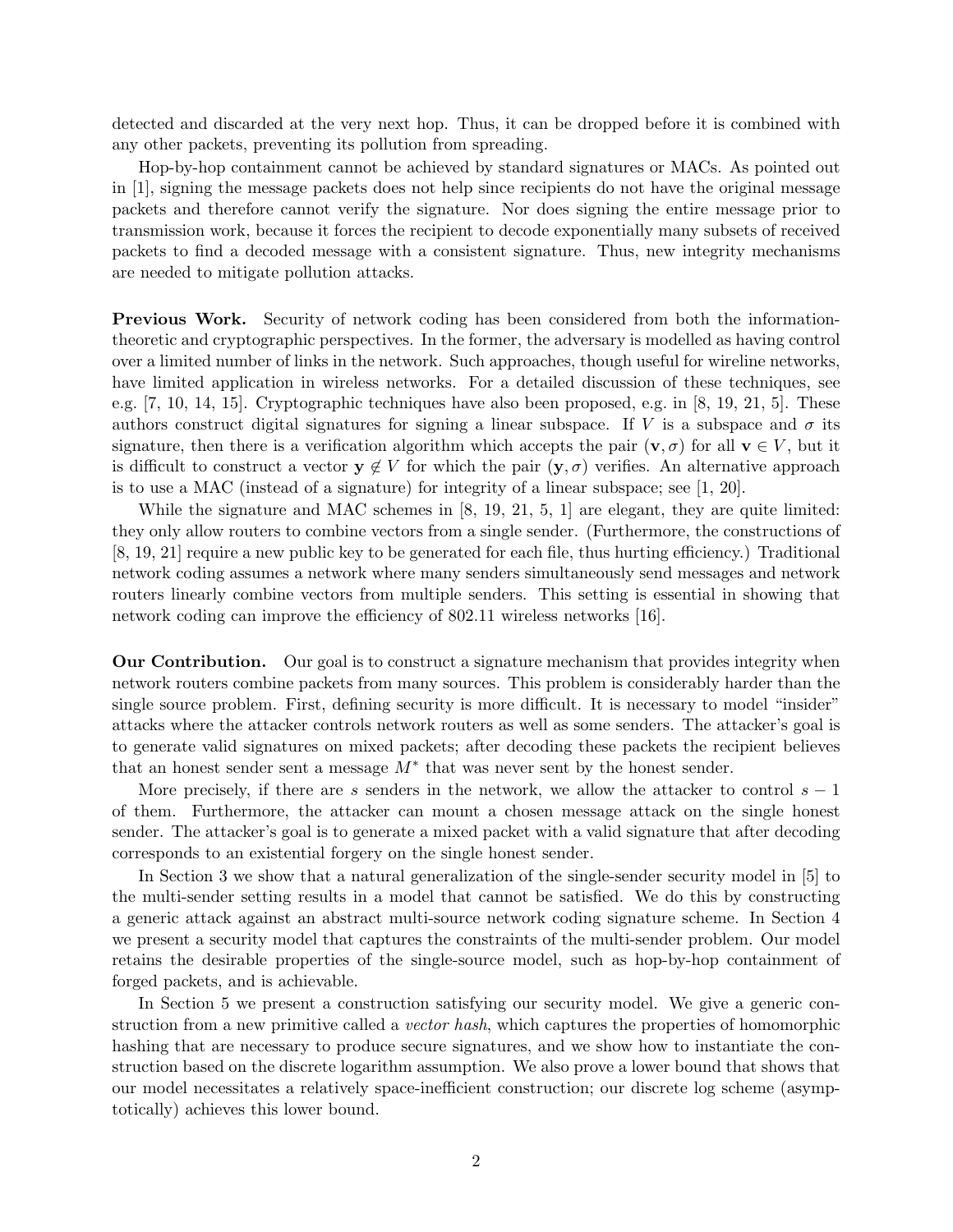### 2 Network Coding

We refer the reader to [18] for a detailed introduction to network coding. Here we present a brief overview for completeness; this description describes the operation of a network coding system and is independent of any security model. We model a network as a directed graph consisting of a set of vertices (or *nodes*) V and a set of edges  $E$ . We assume the graph is connected. A node that only transmits data is called a source node. We start with the basic model, in which one source wishes to transmit one file F through the network. The source interprets the data in  $F$  as a set of m vectors  $\hat{\mathbf{v}}_1, \ldots, \hat{\mathbf{v}}_m$  in an n-dimensional vector space over a finite field  $\mathbb{F}_p$ . (The prime p and the dimensions  $n$  and  $m$  are fixed parameters in the system.) We sometimes refer to individual vectors as blocks or packets. The source then appends a unit vector of length m to the vectors  $\hat{\mathbf{v}}_i$  to create m augmented vectors  $\mathbf{v}_1, \ldots, \mathbf{v}_m$  given by

$$
\mathbf{v}_i = (-\hat{\mathbf{v}}_i, \dots, \underbrace{0, \dots, 0, 1}_{i}, 0, \dots, 0) \in \mathbb{F}_p^{n+m}.
$$

The augmented vectors comprise the data to be transmitted through the network. We call the first n entries of the vector  $v_i$  the *data component* and the last m entries the *augmentation component*.

The "coding" part of network coding works as follows: an intermediate node in the network receives some set of vectors  $\mathbf{w}_1,\ldots,\mathbf{w}_\ell$ , chooses  $\ell$  random elements  $\beta_i \in \mathbb{F}_p$ , and transmits the vector  $\mathbf{y} = \sum_{i=1}^{\ell} \beta_i \mathbf{w}_i$  along its outgoing edges. The key property of the augmentation is that the augmentation component contains exactly the linear combination coefficients used to construct y. That is, we know that  $\mathbf{y} = \sum_{i=1}^{m} y_{n+i} \mathbf{v}_i$  even though the intermediate node may never see the  $\mathbf{v}_i$ . This property allows any node that receives a set of m linearly independent vectors  $\mathbf{y}_1, \ldots, \mathbf{y}_m$  to recover the original  $v_i$ . Specifically, if we let D be  $m \times n$  matrix whose *i*th row consists of the data component of  $y_i$ , and A be the  $m \times m$  matrix whose *i*th row consists of the augmentation component of  $y_i$ , then the rows of  $A^{-1}D$  are exactly the initial vectors  $\hat{v}_i$ .

Since network coding consists of linearly combining vectors, the subspace spanned by the (augmented) vectors of a file remains invariant under network operations. Hence we can equivalently consider a file to be represented by the subspace spanned by the vectors that comprise it.

**Notation:** We use n to denote the dimension of the data space and  $m$  to denote the dimension of a vector subspace that represents a single file. The number of files in the system is denoted by f. For  $\mathbf{v} \in \mathbb{F}_p^{n+\ell}$ , we will use  $\hat{\mathbf{v}}$  to denote the *data component* of  $\mathbf{v}$ , i.e., the first *n* coordinates of **v**, and  $\beta_{\mathbf{v}}$  to denote the *augmentation component* of **v**, i.e., the remaining  $\ell$  coordinates. When we use a vector space  $V$  as input to or output of an algorithm we assume that  $V$  is described by an explicit basis  $\{v_1, \ldots, v_\ell\}$ . Such a basis is properly augmented if for  $i = 1, \ldots, \ell$ , the augmentation component  $\beta_{\mathbf{v}_i}$  is the unit vector  $\mathbf{e}_i$  with a 1 in the *i*th place.

We will refer to the augmented vectors that the source wishes to transmit as *primitive* vectors. Here, "primitive" alludes to the fact that these vectors have not been mixed with any other; their augmentation components are unit vectors. Aggregate vectors, on the other hand, refer to vectors that have been formed as a result of linearly combining primitive or other aggregate vectors.

#### 2.1 Multiple sources, multiple files

In general networks may have multiple sources, each of which can transmit multiple files into the network. We now describe this situation, assuming that all nodes in the network are honest. In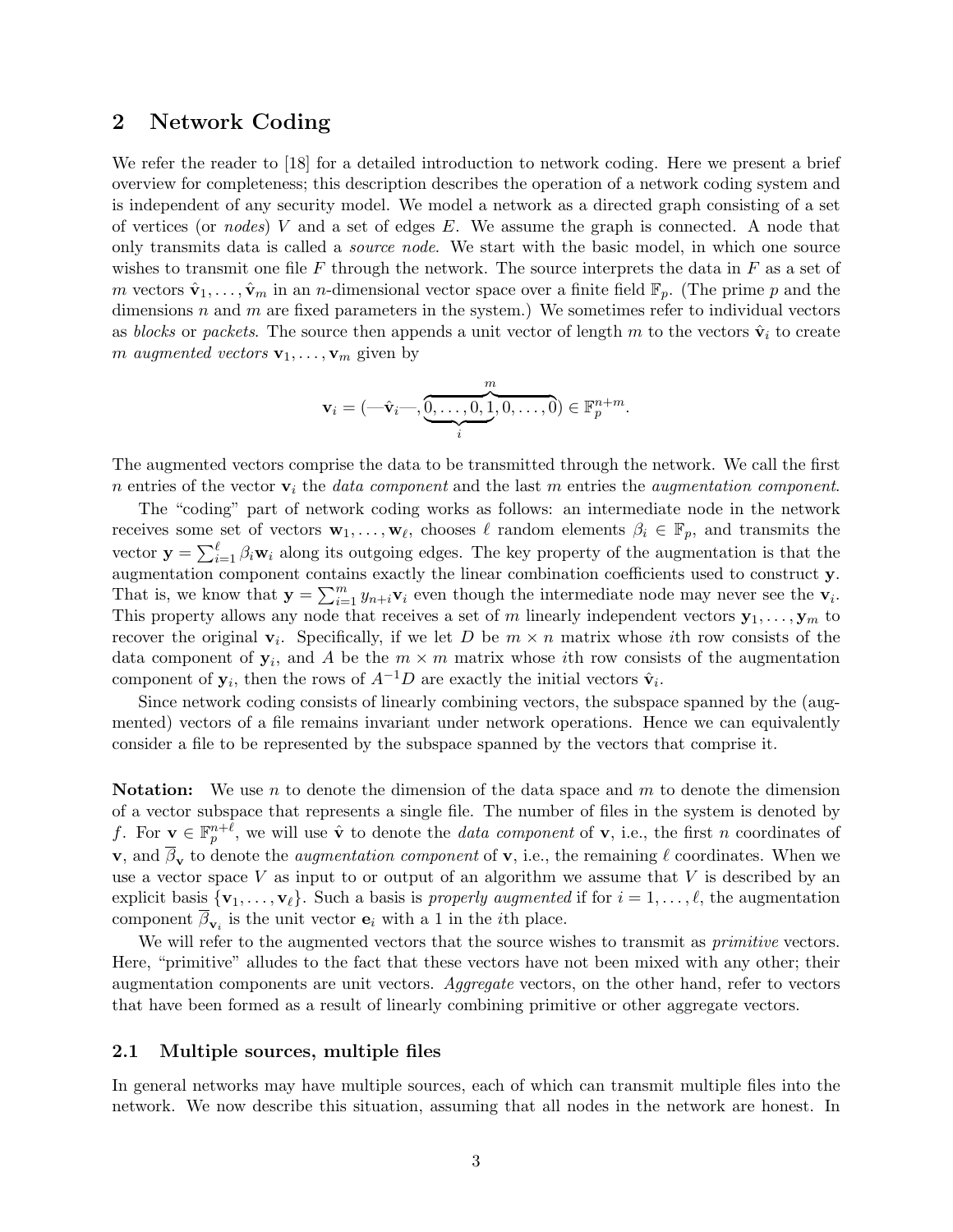principle the network coding setup is the same as in the single-source situation described above, but there is some more bookkeeping to do. This bookkeeping is implicit in previous work that considers multiple sources (e.g. [18]); here we give an explicit description that we will use in our discussion of security. The complication arises from the fact that the intermediate nodes wish to combine vectors from files produced by different sources, but each source knows nothing of what the other sources are doing.

In the single source case, each file is associated with a file identifier id. The identifier allows the receiver to group together packets that belong to the same file. This prevents, for example, delayed honest packets from a previous file transmission from being decoded along with the current file's vectors. Hence each vector (primitive or aggregate) that traverses the system carries with it the identifier of the file it belongs to.

In the multi-source case, the file identifier id plays an even more crucial role — it allows the intermediate nodes to combine vectors arising from different files. In this scenario, an aggregate vector may be associated with multiple files, and the identifier attached to an aggregate vector v must carry with it the identifiers of all of the files whose vectors went into making v. Upon receiving two vectors, where each vector contains a (probably different) list of identifiers id, an intermediate node will need to "merge" the lists of identifiers to a common list and adjust the two vectors' augmentation components so that they can be linearly combined.

For example, suppose a node receives two vectors  $\mathbf{v}_1, \mathbf{v}_2 \in \mathbb{F}_p^{n+m}$  with identifiers  $\mathsf{id}_1$  and  $\mathsf{id}_2$ , respectively. Splitting  $v_i$  into its data and augmentation components, we write  $v_i = (\hat{v}_i, a_i)$ . If  $id_1 = id_2$  then the vectors come from the same file and the situation is analogous to the single source case and no additional adjustment is needed. However, if  $id_1 \neq id_2$  then the vectors came from different files and we must introduce additional augmentation before we can linearly combine the vectors. In this case we define  $\mathbf{v}'_1 = (\hat{\mathbf{v}}_1, \mathbf{a}_1, \mathbf{0})$  and  $\mathbf{v}'_2 = (\hat{\mathbf{v}}_2, \mathbf{0}, \mathbf{a}_2) \in \mathbb{F}_p^{n+2m}$ , where **0** denotes a length-m zero vector. Thus when we compute a linear combination  $\mathbf{v} = a\mathbf{v}'_1 + b\mathbf{v}'_2$ , the data components are mixed together but the augmentation coefficients remain separate. We can then use the identifier  $\overline{\mathbf{d}} = (\mathbf{d}_1, \mathbf{d}_2)$  to indicate which set of augmentation coefficients correspond to which file.

More generally, we define an algorithm Merge that merges the lists of identifiers contained in aggregate vectors and adjusts the vectors' augmentations. This algorithm is intrinsic to the multiple-source setting: the algorithm does not itself linearly combine vectors, but rather it prepares aggregate vectors (coming from different sources, made up of different files) to be mixed together. If  $\mathbf{v} \in \mathbb{F}_p^{n+mf}$  is an aggregate vector, we continue to call the first n entries of  $\mathbf{v}$  the data component; we call the rest of  $\bf{v}$  the augmentation component, and we divide the augmentation component into f augmentation blocks of length m. (Here and in the remainder of the paper we assume for simplicity the dimension  $m$  is the same for each file and is publicly known; the generalization to variable dimension is straightforward.)

#### Algorithm 2.1 (Merge).

Input: lists of identifiers  $\overline{id}_1$ ,  $\overline{id}_2$  of lengths  $f_1, f_2$ , respectively, with no repeated entries, and vectors  $\mathbf{w}_i \in \mathbb{F}_p^{n+mf_i}$  for  $i = 1, 2$ . Output: vectors  $\mathbf{w}'_1, \mathbf{w}'_2 \in \mathbb{F}_p^{n+m}$  and a list of identifiers  $\overline{\mathsf{id}}'$  of length  $f'$ .

- 1. Let  $\overline{id}'$  be the list whose entries are the union of the elements of  $\overline{id}_1$  and  $\overline{id}_2$ , ordered in some pre-determined way (e.g. lexicographically). Let  $f'$  be the length of  $\overline{id}'$ .
- 2. For i in 1,2, define  $\mathbf{w}'_i \in \mathbb{F}_p^{n+m}$  by setting the data component of  $\mathbf{w}'_i$  equal to the data component of  $\mathbf{w}_i$ , and for j in 1, ..., f', setting the jth augmentation block of  $\mathbf{w}'_i$  as follows: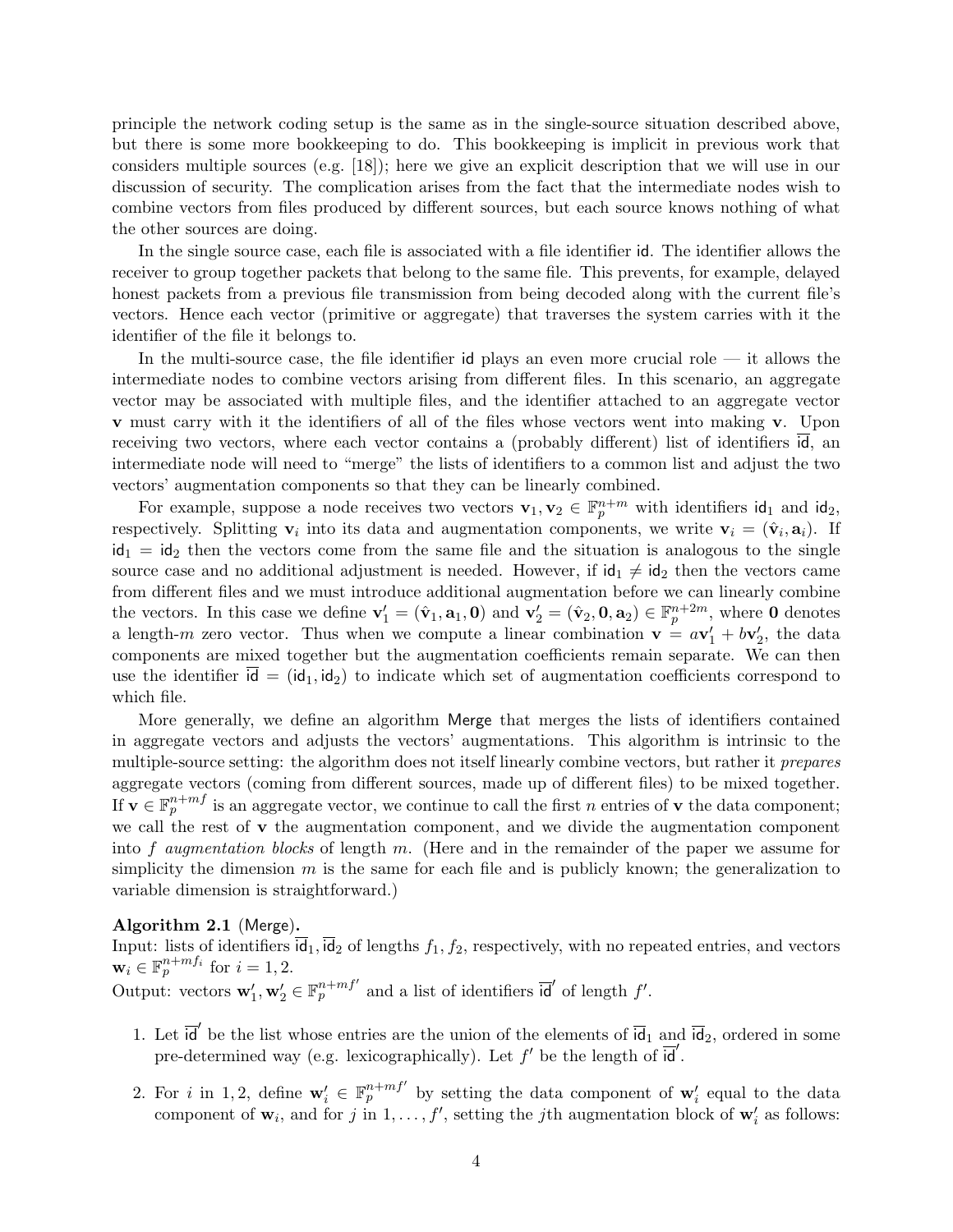- If the jth element of  $\overline{id}'$  is the kth element of  $\overline{id}_i$ , the jth augmentation block of  $w'_i$  is equal to the k<sup>th</sup> augmentation block of  $w_i$ .
- If the jth element of  $\overline{id}'$  is not an element of  $\overline{id}_i$ , the jth augmentation block of  $w'_i$  is 0.
- 3. Output the list  $\overline{id}'$  and the vectors  $w'_1, w'_2$ .

The intermediate node can now compute a random linear combination **y** of the  $w'_1$  and  $w'_2$  and use the list  $\overline{id}'$  as the identifier component of the signature on y. (In the example above we executed this algorithm on two vectors each with an identifier list of length  $f_i = 1$ .

We also define an algorithm called MergeSpaces that uses the Merge algorithm to combine two files described as vector spaces.

#### Algorithm 2.2 (MergeSpaces).

Input: disjoint lists of identifiers  $\overline{\mathsf{id}}_1, \overline{\mathsf{id}}_2$  and two vector spaces  $V = \text{span}(\mathbf{v}_1, \dots, \mathbf{v}_k) \subset \mathbb{F}_p^{n+k}$  and  $W = \text{span}(\mathbf{w}_1, \dots, \mathbf{w}_\ell) \subset \mathbb{F}_p^{n+\ell}.$ Output: a subspace  $Z \subset \mathbb{F}_p^{n+k+\ell}$  and an identifier  $\overline{\mathsf{id}}'$ .

1. Let  $B$  be the set of nonzero vectors produced by

$$
\mathsf{Merge}(\mathsf{id}_1,\mathsf{id}_2,\mathbf{v}_1,\mathbf{0}),\ldots,\mathsf{Merge}(\mathsf{id}_1,\mathsf{id}_2,\mathbf{v}_k,\mathbf{0}),
$$
  

$$
\mathsf{Merge}(\mathsf{id}_1,\mathsf{id}_2,\mathbf{0},\mathbf{w}_1),\ldots,\mathsf{Merge}(\mathsf{id}_1,\mathsf{id}_2,\mathbf{0},\mathbf{w}_\ell).
$$

- 2. Let  $\overline{id}'$  be the identifier output by any of the calls to Merge in Step (1).
- 3. Output  $Z = \text{span}(B)$  and  $\overline{\mathsf{id}}'$ .

By applying MergeSpaces repeatedly using concatenated lists of identifiers, the algorithm generalizes to take any number of vector spaces and identifiers as input. The decoding operation works as before: given a set of vectors whose (merged) augmentation components form a full-rank matrix, we can recover the original data vectors by inverting this matrix.

### 3 Signatures and File Identifiers

For single sources, a network coding signature scheme consists of three algorithms, Setup, Sign, and Verify, whose functionality correspond to the usual notions for a signature scheme. In this setting, the Sign algorithm produces signatures on a vector space, and the Verify algorithm checks whether the signature is valid on a given vector. In addition, both Sign and Verify take as additional input a file identifier id, which binds a signature to a file. Informally, the correctness condition is that if  $\sigma$  is a signature on a vector space V with identifier id, then for all  $\mathbf{v} \in V$ , Verify(id,  $\mathbf{v}, \sigma$ ) outputs "accept." (For formal definitions, see [5, Section 3.1].)

For multiple sources, we need to add an additional algorithm Combine that will be used by intermediate routers to produce signatures on vectors that are linear combinations of vectors from different files. More precisely, Combine takes as input two tuples  $(v_i, id_i, \sigma_i, a_i)$  for  $i = 1, 2$ , where  $\mathbf{v}_i$  are vectors,  $\overline{\mathbf{d}}_i$  are (lists of) identifiers,  $\sigma_i$  are signatures, and  $a_i$  are network coding coefficients. The algorithm outputs a signature  $\sigma'$ . The correctness condition is that if  $\sigma_i$  is a valid signature on  $\mathbf{v}_i$  with identifier  $\overline{\mathbf{id}}_i$  for  $i = 1, 2$ , then  $\sigma'$  is a valid signature on  $a_1\mathbf{v}'_1 + a_2\mathbf{v}'_2$  with identifier  $\overline{\mathbf{id}}'$ , where  $\mathbf{v}'_1, \mathbf{v}'_2, \overline{\mathsf{id}}'$  are output by  $\mathsf{Merge}(\overline{\mathsf{id}}_1, \overline{\mathsf{id}}_2, \mathbf{v}_1, \mathbf{v}_2)$ .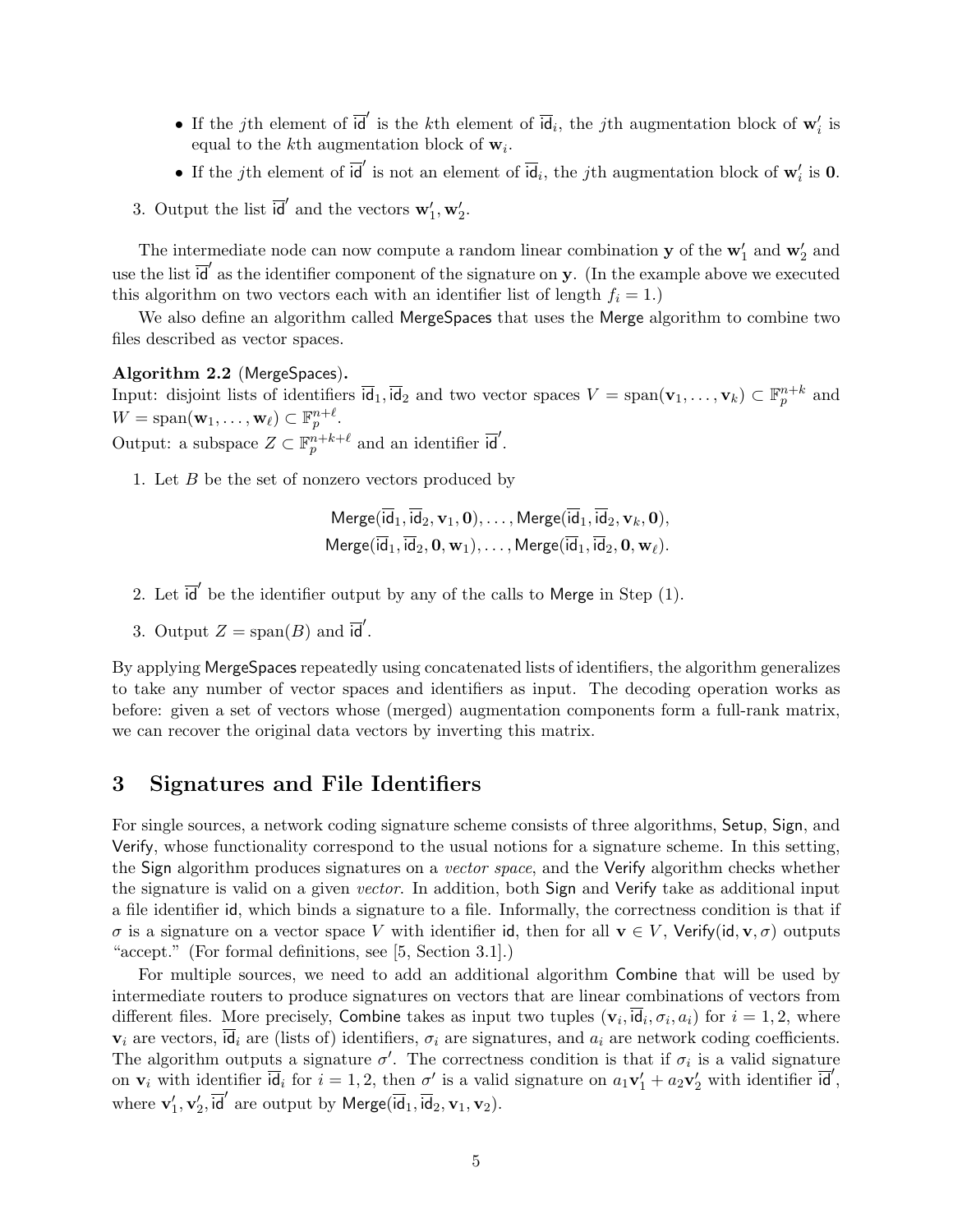In the single-source setting, the Sign algorithm takes id as input. Thus, a vector **v** carries a pair (id,  $\sigma$ ) where id is the file identifier chosen arbitrarily, and  $\sigma$  is generated by Sign. In the multi-source case however, allowing senders to pick file identifiers gives them the ability to frame other users in the system, so that receiver Bob can be made to believe that user Alice sent him a packet which, in fact, Alice did not. In most network coded systems with multiple senders, such as BitTorrent [9], insider attacks form the real threat, so this attack has significant practical implications. Fortunately, this attack can be thwarted by enforcing that the file identifiers be cryptographically verifiable. In the subsequent sections, we will formalize these notions. We first describe the attack, and then use the intuition gained from the attack to construct a framework that can circumvent it.

#### 3.1 Generic Attack (for arbitrary file identifiers)

Here we construct an attack against an abstract multi-source network coding signature scheme that consists of the algorithms Setup, Sign, Combine, Verify discussed above. We make no assumptions about these algorithms beyond their functionality. We show that it is impossible to achieve hopby-hop containment if the identifier id is chosen arbitrarily by the sender and is given as input to the Sign algorithm. We construct a generic attack in which an intermediate node is fooled into accepting invalid packets as valid. As mentioned before, the attack is an "insider" attack where one of the senders is malicious. The malicious sender can assign two different vector spaces the same id and sign both using his secret key. An intermediate node has no hope of ever detecting this, since two packets constructed using these two vector spaces are both individually valid, but they are not pairwise valid, and can cause the receiver to incorrectly decode an honest user's message. We make this formal below.

We explain the attack with subspace dimension  $m = 1$ ; the attack easily generalizes to arbitrary m. In our system, the honest sender is Alice, the receiver is Bob, and the malicious user is Mallet.

**Honest User Alice.** Alice wishes to send a file described as a single nonzero vector  $\hat{\mathbf{v}}_1 \in \mathbb{F}_p^n$ . She sets  $\mathbf{v}_1 = (\hat{\mathbf{v}}_1, 1)$ , chooses a file identifier  $\mathbf{id}_{\alpha}$  and uses her secret key  $\mathbf{sk}_{\alpha}$  to create a signature  $\tau_1$  on the one-dimensional subspace  $V_1 \subset \mathbb{F}_p^{n+1}$  spanned by  $\mathbf{v}_1$ , with identifier  $\mathsf{id}_{\alpha}$ . Then she transmits the packet  $P_1 = (\mathbf{v}_1, \mathbf{id}_{\alpha}, \tau_1).$ 

Malicious User Mallet. Mallet receives  $P_1$  and does the following:

- 1. Generate a key pair  $(\mathsf{sk}_{\mu}, \mathsf{pk}_{\mu}).$
- 2. Pick two vectors  $\hat{\mathbf{v}}_2, \hat{\mathbf{v}}_3 \in \mathbb{F}_p^n$  such that the set  $\{\hat{\mathbf{v}}_1, \hat{\mathbf{v}}_2, \hat{\mathbf{v}}_3\}$  are linearly independent. Let  $V_2, V_3$  be the subspaces of  $\mathbb{F}_p^{n+1}$  spanned by  $\mathbf{v}_2 = (\hat{\mathbf{v}}_2, 1)$  and  $\mathbf{v}_3 = (\hat{\mathbf{v}}_3, 1)$ , respectively.
- 3. Choose an identifier  $\mathsf{id}_\mu \neq \mathsf{id}_\alpha$ , and use the key  $\mathsf{sk}_\mu$  to compute signatures  $\tau_2, \tau_3$  on subspaces  $V_2$ ,  $V_3$  with identifier  $\mathsf{id}_{\mu}$ . Create the packets  $P_2 = (\mathbf{v}_2, \mathsf{id}_{\mu}, \tau_2)$ ,  $P_3 = (\mathbf{v}_3, \mathsf{id}_{\mu}, \tau_3)$ .
- 4. Run Merge on  $(\mathbf{v}_1, \mathbf{v}_2)$  and  $(\mathsf{id}_{\alpha}, \mathsf{id}_{\mu})$  to obtain  $\overline{\mathsf{id}} = (\mathsf{id}_{\alpha}, \mathsf{id}_{\mu})$  and vectors  $\mathbf{v}'_1 = (\hat{\mathbf{v}}_1, 1, 0),$  $v'_2 = (\hat{v}_2, 0, 1).$
- 5. Run Combine $((\mathbf{v}_1, \mathsf{id}_{\alpha}, \tau_1, 1), (\mathbf{v}_2, \mathsf{id}_{\mu}, \tau_2, 1))$  to produce a signature  $\tau_4$  on the vector  $\mathbf{v}_4 =$  $\mathbf{v}'_1 + \mathbf{v}'_2 = (\hat{\mathbf{v}}_1 + \hat{\mathbf{v}}_2, 1, 1) \in \mathbb{F}_p^{n+2}$ . Let  $P_4 = (\mathbf{v}_4, \overline{\mathbf{id}}, \tau_4)$ .
- 6. Send  $P_3$  and  $P_4$  to Bob.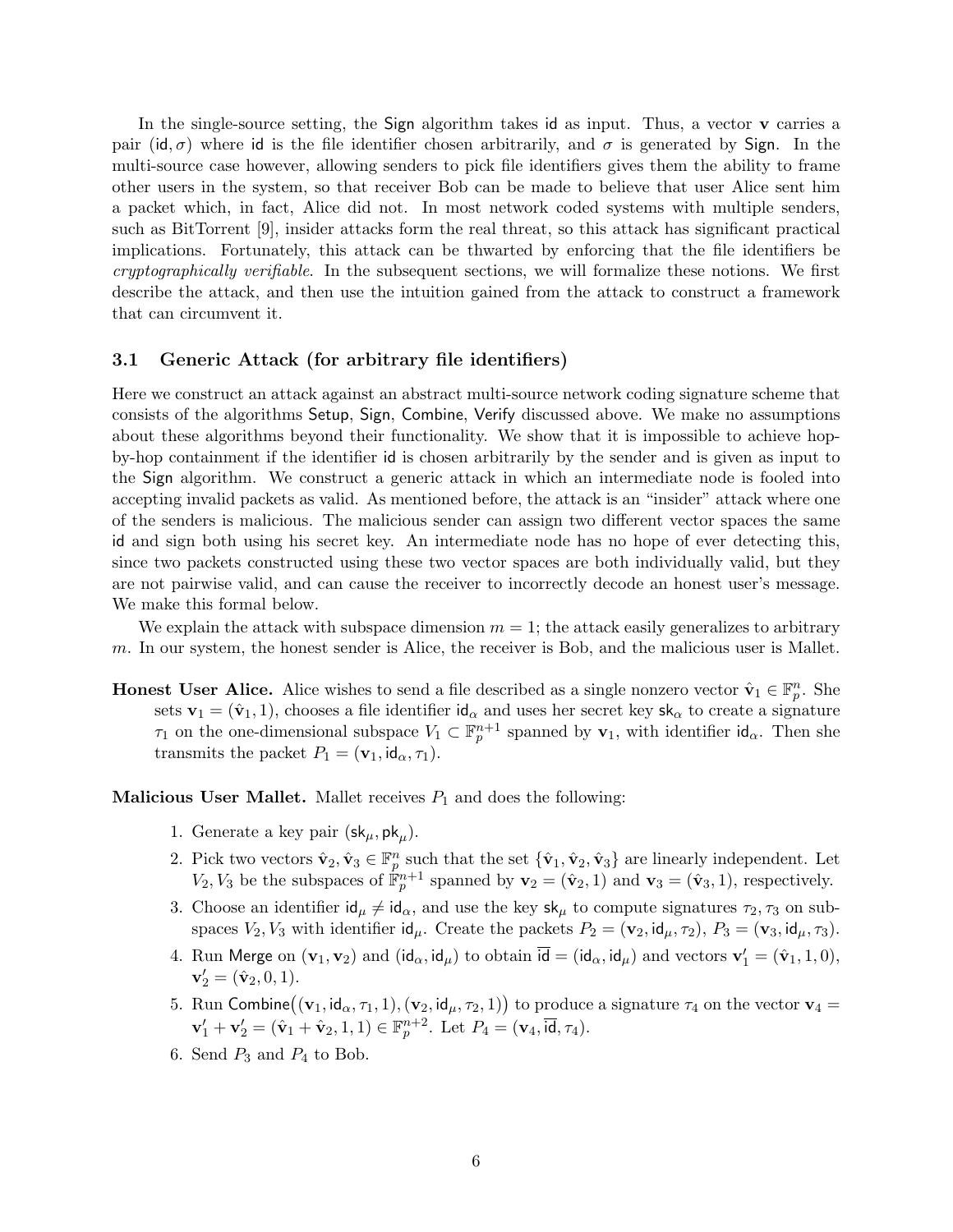**Receiver Bob.** Bob receives  $P_3$  and  $P_4$ , each of which pass the verification test (by the correctness of Sign and Combine). Bob then tries to decode the received data to recover Alice's file.

The identifier  $\overline{id} = (id_{\alpha}, id_{\mu})$  indicates that  $\mathbf{v}^* = \mathbf{v}_4 - (\hat{\mathbf{v}}_3, 0, 1)$  is a primitive vector sent by Alice, since the augmentation component of  $v^*$  is (1,0). However, the data part of  $v^*$  is  $\hat{\mathbf{v}}_1 + \hat{\mathbf{v}}_2 - \hat{\mathbf{v}}_3$ , which cannot be in the subspace spanned by  $\hat{\mathbf{v}}_1$  since  $\{\hat{\mathbf{v}}_1, \hat{\mathbf{v}}_2, \hat{\mathbf{v}}_3\}$  are linearly independent. Thus  $\mathbf{v}^*$  is an invalid vector accepted by Bob.

In the above attack, Mallet was able to frame Alice by secretly reusing  $\mathsf{id}_{\mu}$  for two different vector spaces. Note that this attack is more insidious than simply inserting data with identifier  $id_{\alpha}$ , which would have the same effect of corrupting Alice's data. We see from this attack that arbitrary file identifiers provide a malicious insider too much power. It is thus necessary to tie the identifiers cryptographically to the files they represent, in a way that is verifiable at every node in the network. In particular, the Sign algorithm should output both an identifier id and a signature  $\sigma$ . To verify the identifier we use an algorithm **IdTest** that takes as input a public key pk, a vector **y**, and a list of identifiers id, and outputs "accept" if **y** is in the subspace V identified by id. To avoid the above attack, the following tasks must be infeasible for Mallet:

- 1. Given a public key  $pk_{\alpha}$ , find an identifier  $id_{\alpha}$  and a vector y such that  $ldTest(pk_{\alpha}, y, \overline{id}_{\alpha})$ outputs "accept." (This is a type of "collision-resistance" property.)
- 2. Given a vector space V, a public key  $pk_{\alpha}$ , and  $(id_{\alpha}, \sigma) := Sign(sk_{\alpha}, V)$  (where  $sk_{\alpha}$  is the secret key corresponding to  $\mathsf{pk}_{\alpha}$ ), find a  $\mathbf{y} \notin V$  such that  $\mathsf{Id}\mathsf{Test}(\mathsf{pk}_{\alpha}, \mathbf{y}, \mathsf{id}_{\alpha})$  outputs "accept." (This property is unique to the network coding scenario.)

If Mallet can succeed at either task, then Bob is convinced that the vector y belongs to a file sent by Alice, when in fact it does not. (Indeed, in the first case Alice didn't even send a file!)

These two tasks are quite familiar: they are analogous to the two ways of breaking a singlesource network coding signature scheme [5, Section 3.1]. This analysis leads to our key observation: the file identifier produced by Sign must itself be a vector space signature. It follows that all the security properties of the system are carried in the identifier id, so we can set the "signature" part  $\sigma$  equal to id or eliminate  $\sigma$  entirely. We formalize these ideas in the following section.

# 4 Network Coding Signatures

We formally define the multi-source network coding signature scheme. Here the Sign algorithm generates an element  $\sigma$  that is used both as a signature and a file identifier. The Verify algorithm implements the functionality of the IdTest algorithm in the previous section and allows every node to validate the identifier/signature of an incoming packet. Since signatures and identifiers play the same role, the Combine algorithm provides the same functionality as the Merge algorithm of Section 2, while also keeping track of the public keys involved. Note that in contrast to traditional signatures, the Verify algorithm does not take as input the original message (i.e., vector space).

Definition 4.1. A multi-source network coding signature scheme is a tuple of five PPT algorithms, Setup, KeyGen, Sign, Combine, Verify, with the following properties:

Setup( $1^{\lambda}, n, m$ ): On input the unary representation of a security parameter  $1^{\lambda}$ , a data space dimension  $n$ , and a subspace dimension  $m$ , outputs a description of system parameters params. This description includes the prime p used to define the field over which vector spaces are defined, as well as  $n$  and  $m$ .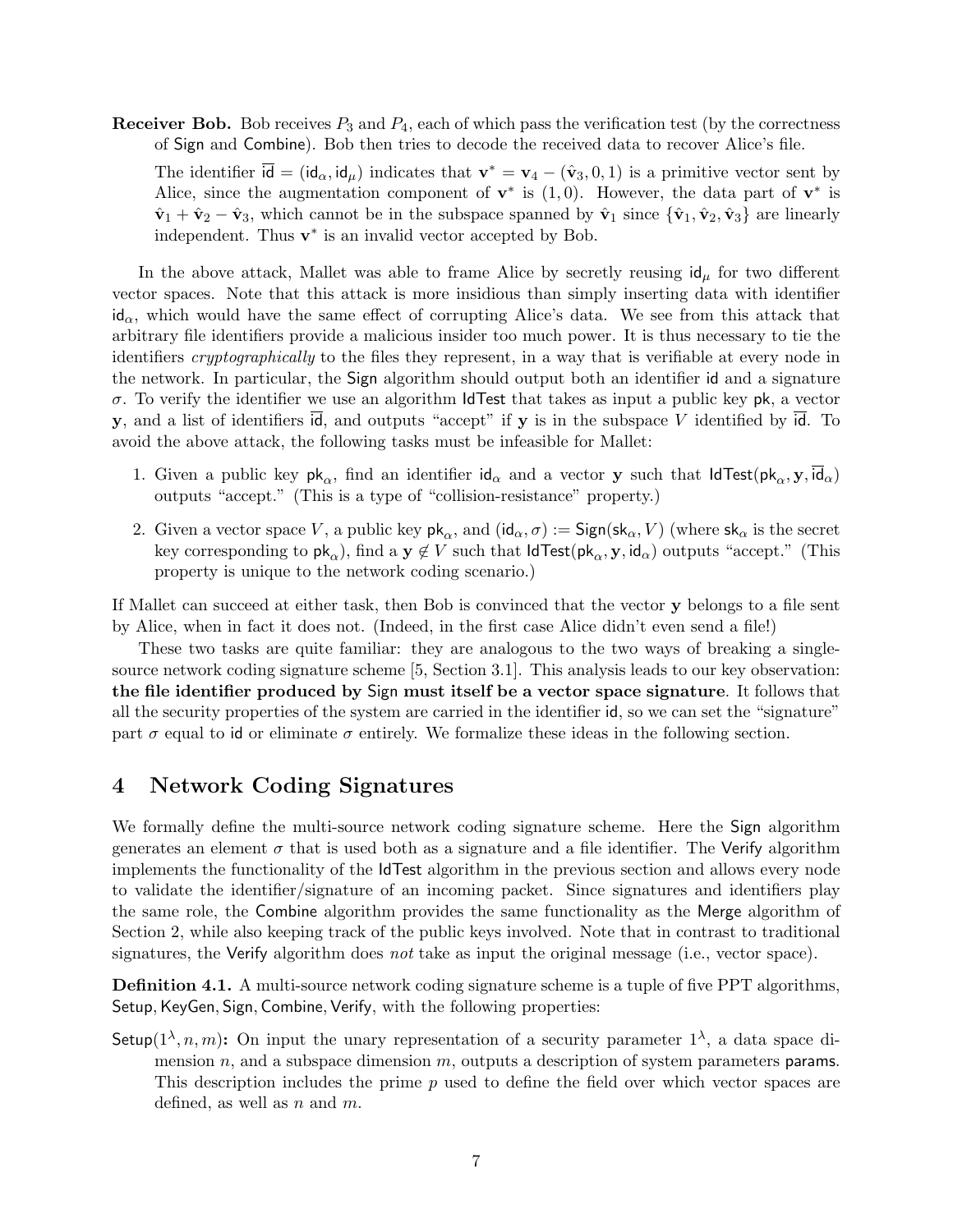KeyGen(params): Outputs a randomly generated user key pair (sk, pk).

Sign(params, sk, V): On input a secret key sk and a subspace  $V \subset \mathbb{F}_p^{n+m}$ , outputs a signature  $\sigma$ .

- Combine $(\mathsf{params}, (\mathbf{v}_1, \vec{\sigma}_1, \overline{\mathsf{pk}}_1, a_1), (\mathbf{v}_2, \vec{\sigma}_2, \overline{\mathsf{pk}}_2, a_2))$ : Takes as input two vectors  $\mathbf{v}_1 \in \mathbb{F}_p^{n+mf_1}$  and  $\mathbf{v}_2 \in \mathbb{F}_p^{n+mf_2}$ , two lists of signatures  $\vec{\sigma}_1, \vec{\sigma}_2$ , two lists of public keys  $\overline{\mathsf{pk}}_1$ ,  $\overline{\mathsf{pk}}_2$ , and two coefficients  $a_1, a_2 \in \mathbb{F}_p$ . The algorithm outputs a list of signatures  $\vec{\sigma}$  and a list of public keys  $\overline{pk}$ .
- Verify (params,  $\overline{pk}, \mathbf{v}, \vec{\sigma}$ ): On input a list of public keys  $\overline{pk},$  a vector  $\mathbf{v} \in \mathbb{F}_p^{n+mf}$ , and a list of signatures  $\vec{\sigma}$ , outputs  $\top$  (accept) or  $\bot$  (reject).

**Correctness.** We require that for any set of system parameters determined by  $\mathsf{Setup}(1^{\lambda}, n, m)$ , the following hold:

- 1. For primitive signatures: Consider a key pair  $(\mathsf{sk}, \mathsf{pk}) \leftarrow \mathsf{KeyGen}(\mathsf{params})$  and a vector space  $V \subset \mathbb{F}_p^{n+m}$ . Let  $\sigma$  be the output of Sign(params, sk, V). Let  $\overline{pk} = \{pk\}$  and  $\overline{\sigma} = \{\sigma\}$ . Then for all  $\mathbf{v} \in V$ , we require that Verify(params,  $\overline{pk}$ ,  $\mathbf{v}$ ,  $\vec{\sigma}$ ) = T.
- 2. Recursively, for combined signatures: Consider two lists of public keys  $pk_1, pk_2$ , two vectors  $\mathbf{v}_1, \mathbf{v}_2$ , two lists of signatures  $\vec{\sigma}_1, \vec{\sigma}_2$  such that

$$
\mathsf{Verify}(\mathsf{params}, \overline{\mathsf{pk}}_1, \mathbf{v}_1, \vec{\sigma}_1) = \mathsf{Verify}(\mathsf{params}, \overline{\mathsf{pk}}_2, \mathbf{v}_2, \vec{\sigma}_2) = \top.
$$

Let  $\mathbf{v}'_1, \mathbf{v}'_2, \vec{\sigma}'$  be the output of Merge $(\mathbf{v}_1, \mathbf{v}_2, \vec{\sigma}_1, \vec{\sigma}_2)$ . For any  $a_1, a_2 \in \mathbb{F}_p$ , we require that if  $\vec{\sigma}$ , pk is the output of the Combine algorithm on inputs  $(\mathbf{v}_1, \vec{\sigma}_1, \mathsf{pk}_1, a_1), (\mathbf{v}_2, \vec{\sigma}_2, \mathsf{pk}_2, a_2)$ , then:

- (a)  $\vec{\sigma}' = \vec{\sigma}$ ,
- (b) For j in  $1, \ldots, f = |\vec{\sigma}|$ , if the jth element of  $\vec{\sigma}$  is the kth element of  $\vec{\sigma}_i$  for  $i \in \{1, 2\}$ , then the *j*th element of **pk** is the *k*<sup>th</sup> element of **p** $k_i$ .
- (c) Verify (params,  $\overline{pk}', a_1\mathbf{v}'_1 + a_2\mathbf{v}'_2, \vec{\sigma}$ ) = T.

In the second correctness condition, (a) tells us that identifiers and signature play the same role, while (b) requires that the list of public keys produced by Combine corresponds (in a natural way) to the list of identifiers produced by Merge.

### 4.1 Security

The security game captures the fact that if the system is secure, even an attacker who controls all sources but one and is given a chosen message oracle for the honest source cannot create an existential forgery on the honest source. The game between a challenger and an adversary  $A$  with respect to a signature scheme  $S$  proceeds as follows.

- Init. The challenger runs Setup $(1^{\lambda},n,m)$  to obtain system parameters params and runs KeyGen(params) to obtain  $sk^*$  and  $pk^*$ . It sends  $pk^*$  and params to A. It keeps  $sk^*$  to itself.
- **Signature queries.** A adaptively requests signatures for vector spaces  $V_1, \ldots, V_\ell \subset \mathbb{F}_p^{n+m}$ . The challenger responds by computing  $Sign(params, sk^*, V_i)$  for  $i = 1, ..., \ell$  and sends the resulting signatures to A.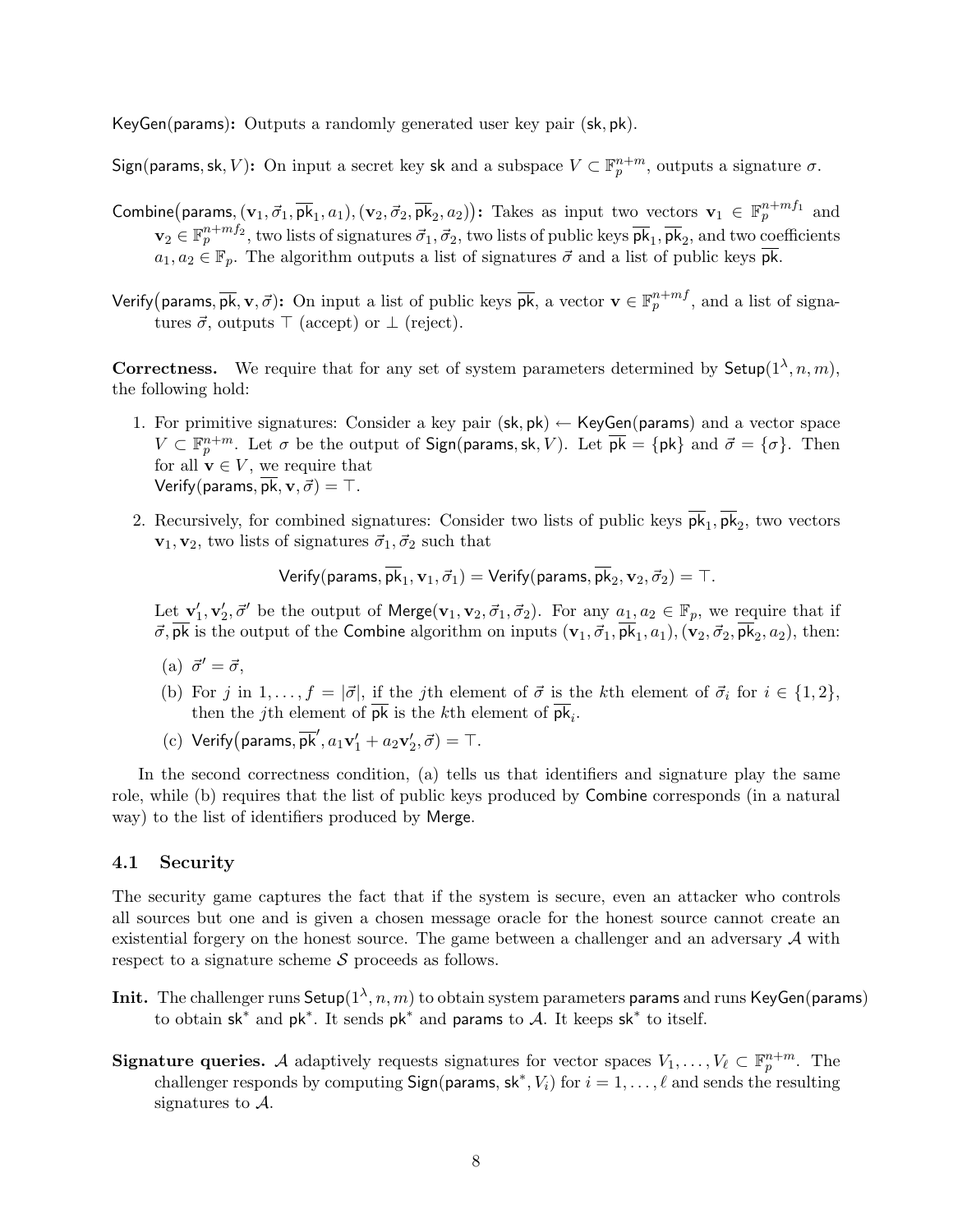- Forgery attempt. A eventually outputs a 4-tuple  $(\overline{pk}^{\dagger}, \mathbf{v}^{\dagger}, \vec{\sigma}^{\dagger}, W^{\dagger})$ , where  $\overline{pk}^{\dagger}$  is a list of f (not necessarily distinct) public keys  $\overline{pk}^{\dagger} = (pk_1, \ldots, pk_f)$  that contains the challenge public key pk<sup>\*</sup>,  $\mathbf{v}^{\dagger}$  is a nonzero vector in  $\mathbb{F}_p^{n+mf}$ ,  $\vec{\sigma}^{\dagger}$  is list of f signatures, and  $W^{\dagger} = \text{span}\{\mathbf{w}_1, \ldots, \mathbf{w}_t\} \subset$  $\mathbb{F}_p^{n+t}$  for some t.
- **Adjudication.** Let  $\vec{\sigma}^{\dagger} = (\sigma_1, \ldots, \sigma_f)$  be the list of (distinct) identifiers output by A, where, w.l.o.g. we assume the first k components  $\sigma_1, \ldots, \sigma_k$  are returned as the signatures for the chosen message queries  $V_1, \ldots, V_k, k \leq \ell$ . Let  $\vec{\sigma}_w$  be the last  $f - k$  elements of  $\vec{\sigma}^{\dagger}$ . Let  $V^*$  be the vector space output by  $\mathsf{MergeSpaces}(V_1,\ldots,V_k,W^\dagger,\sigma_1,\ldots,\sigma_k,\vec{\sigma}_w).$

The forger wins the game if Verify(params,  $\overline{pk}^{\dagger}$ ,  $\mathbf{v}^{\dagger}$ ,  $\overline{\sigma}^{\dagger}$ ) =  $\top$  and at least one of the following two conditions holds:

- 1. There exists i in 1, ..., f such that the ith component of  $pk^{\dagger}$  is equal to  $pk^*$ , but  $\sigma_i$  is not any of the signatures obtained in response to chosen message queries.
- 2. For  $i = 1, ..., t$ , we have Verify(params,  $\overline{pk}_w, \mathbf{w}_i, \vec{\sigma}_w) = \top$ , but  $\mathbf{v}^\dagger \notin V^*$ .

**Definition 4.2.** The *advantage* NC-Adv $[\mathcal{A}, \mathcal{S}]$  of  $\mathcal{A}$  is defined to be the probability that  $\mathcal{A}$  wins the security game. A multi-source network coding scheme  $\mathcal S$  is secure if for all probabilistic, polynomialtime adversaries A the advantage NC-Adv $[\mathcal{A}, \mathcal{S}]$  is negligible in the security parameter  $\lambda$ .

In the security game, the attacker requests signatures for files  $V_1, \ldots, V_k$  and creates his own file  $W^{\dagger}$ . Intuitively,  $W^{\dagger}$  corresponds to the vector space (the set of files) whose data the adversary mixes with the honest user's data in order to frame the honest user. Winning condition (1) implies that the attacker can create a valid fake signature for one of the files that he requests signatures for, i.e., for a file signed with sk<sup>∗</sup> . Winning condition (2) implies that the attacker can produce a fake file  $W^{\dagger}$  whose basis vectors pass the verification test, and a vector  $\mathbf{v}^{\dagger}$  that passes the verification test but lives outside the subspace  $V^*$  that is the span of network coding combinations of the files he requested and created. A receiver that decodes the basis vectors of  $W^{\dagger}$  together with the vector  $\mathbf{v}^{\dagger}$  will be fooled into accepting a vector from the user with public key  $\mathsf{pk}^*$  that this user never sent.

Implied properties. The security model implies that even given the secret key sk, no PPT adversary can construct distinct vector spaces  $V_1, V_2 \in \mathbb{F}_p^{n+m}$  such that Sign(params, sk,  $V_1$ ) =  $Sign(param, sk, V_2)$ . Note, however, that this is no ordinary collision resistance property. During signature verification the vector space  $V$  is not available and therefore the Verify algorithm must validate the signature given only  $y \in V$ .

This collision resistance property is crucial during decoding. The decoder collects all incoming packets with a specific identifier into a full rank matrix and runs the decoding procedure. Collision resistance ensures that all packets with the same signature belong to the same vector space.

To see that this collision resistance property follows from our definition, it is not difficult to give a generic attack that works on any scheme for which this property is not satisfied. The attack, in fact, is essentially the same as the attack presented in Section 3.1.

The vector space  $W^{\dagger}$ . Recall that the forgery attempt by the adversary consists of the 4-tuple  $(\overline{\mathbf{p}}\mathbf{k}^{\dagger}, \mathbf{v}^{\dagger}, \overline{\mathbf{\sigma}}^{\dagger}, W^{\dagger})$  where  $\overline{\mathbf{p}}\mathbf{k}^{\dagger}$  is a vector of public keys containing the challenge public key  $\mathbf{p}\mathbf{k}^*$ . The other public keys in the vector  $\overline{pk}^{\dagger}$  are invented by the adversary and it is therefore possible that the adversary knows the corresponding private keys.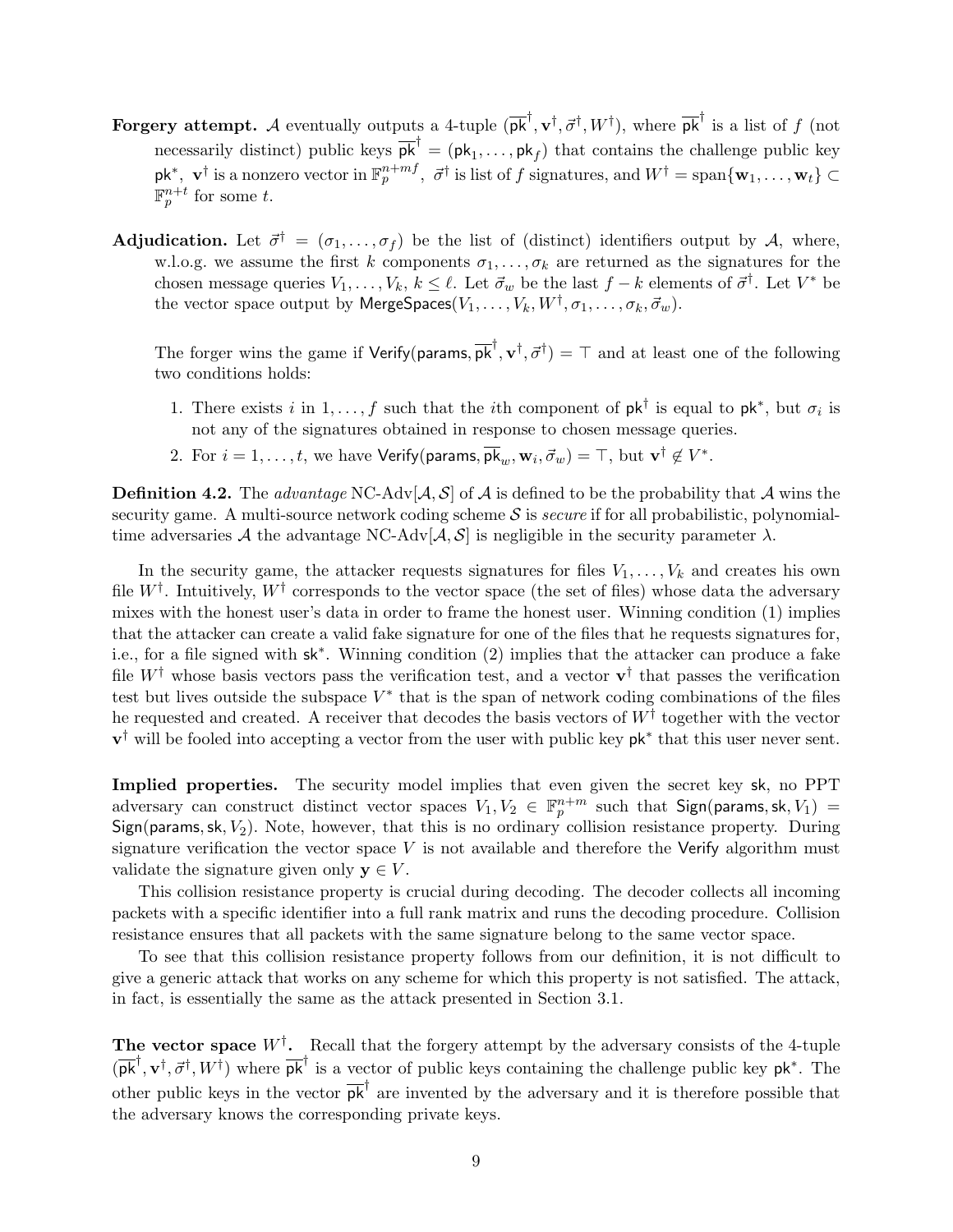The vector  $\mathbf{v}^\dagger$  and the signature  $\vec{\sigma}^\dagger$  are the adversary's existential forgery. Suppose that  $(\mathbf{v}^\dagger, \vec{\sigma}^\dagger)$ verify as a valid vector-signature pair with respect to  $\overline{pk}^{\dagger}$ . We require the adversary to output the vector space  $W^{\dagger}$  to prove that he is capable of exploiting  $\mathbf{v}^{\dagger}$  to fool a recipient to incorrectly accept a vector from the single honest sender. To fool the recipient, the attacker can generate valid vectorsignature pairs for all basis vectors of  $W^{\dagger}$  using the secret keys at his disposal. Since all these vectors have valid signatures, a recipient might try to decode the basis of  $W^{\dagger}$  along with the vector  $\mathbf{v}^{\dagger}$ . If  $\mathbf{v}^{\dagger} \notin V^*$ , after decoding this set of vectors (i.e. after subtracting from  $\mathbf{v}^{\dagger}$  the projection of  $\mathbf{v}^{\dagger}$  onto  $W^{\dagger}$ ), the recipient obtains a vector **u** that he believes came from the honest sender, but which the honest sender never sent since **u** is not in MergeSpaces( $V_1, \ldots, V_k, \sigma_1, \ldots, \sigma_k$ ).

Hence, if the attacker is capable of producing a forgery for which condition (2) of adjudication holds, then an adversary can fool a recipient by sending it a sequence of properly signed vectors. We would like to require that for a secure signature scheme it should be impossible to produce a valid forgery where  $\mathbf{v}^{\dagger} \notin V^*$ . Unfortunately, this strong requirement appears to be unsatisfiable. We therefore weaken it to require that  $\mathbf{v}^{\dagger} \notin V^*$  only when there is a possibility that the vectors in  $W^\dagger$  will be jointly decoded with  $\mathbf{v}^\dagger$ , namely when Verify(params,  $\overline{\mathsf{pk}}_w, \mathbf{w}_i, \vec{\sigma}_w) = \top$  for all basis vectors  $w_i$  of  $W^{\dagger}$ . This is an acceptable weakening of the security requirement since the decoder will never group together vectors with different identifiers. In Section 5 we show that the resulting definition is satisfiable.

We note that requiring the adversary to output  $W^{\dagger}$  is analogous to the security model of aggregate signatures  $[6]$  where the attacker outputs an aggregate signature from s public keys, where  $s - 1$  of them are invented by the attacker. Moreover, the attacker must output the list of s − 1 messages that went into the aggregate forgery, for each of the public keys the attacker invented. Our vector space  $W^{\dagger}$  plays the same role as the s – 1 messages in the aggregate forgery.

### 5 Construction of a Multi-source Signature Scheme

In this section, we construct an explicit multi-source network coding signature scheme satisfying Definition 4. In order to give a generic construction, we first define an auxiliary primitive called vector hash. This primitive captures the properties of the homomorphic hashes used by Krohn et al. [19] that are necessary for secure signatures.

#### 5.1 Vector Hashes

A vector hash consists of three algorithms, Setup, Hash,Test, with the following properties:

- HashSetup( $1^{\lambda}, n$ ): Input: unary representation of a security parameter  $\lambda$  and dimension of the data space *n*. Output: public parameters **pp**.
- Hash(pp, v): Input: public parameters pp and a vector  $\mathbf{v} \in \mathbb{F}_p^n$ . Output: hash h of the vector v. We require that this algorithm be deterministic.
- Test(pp,  $\mathbf{y}, \overline{\beta}, \mathbf{h}$ ): Input: Public parameters pp, a vector  $\mathbf{y} \in \mathbb{F}_p^n$ , a vector of coefficients  $\overline{\beta} \in \mathbb{F}_p^m$  and a vector of m hash values **h**. Output:  $\top$  (true) or  $\bot$  (false).

Let **h** be a set of hashes of a basis  $\mathbf{v}_1, \ldots, \mathbf{v}_m$  of a vector space V. Intuitively, we want the Test algorithm to tell us whether y was constructed correctly from the basis, i.e., whether  $y = \sum \beta_i v_i$ . This means that Test should output  $\top$  whenever y is constructed correctly, and it should be difficult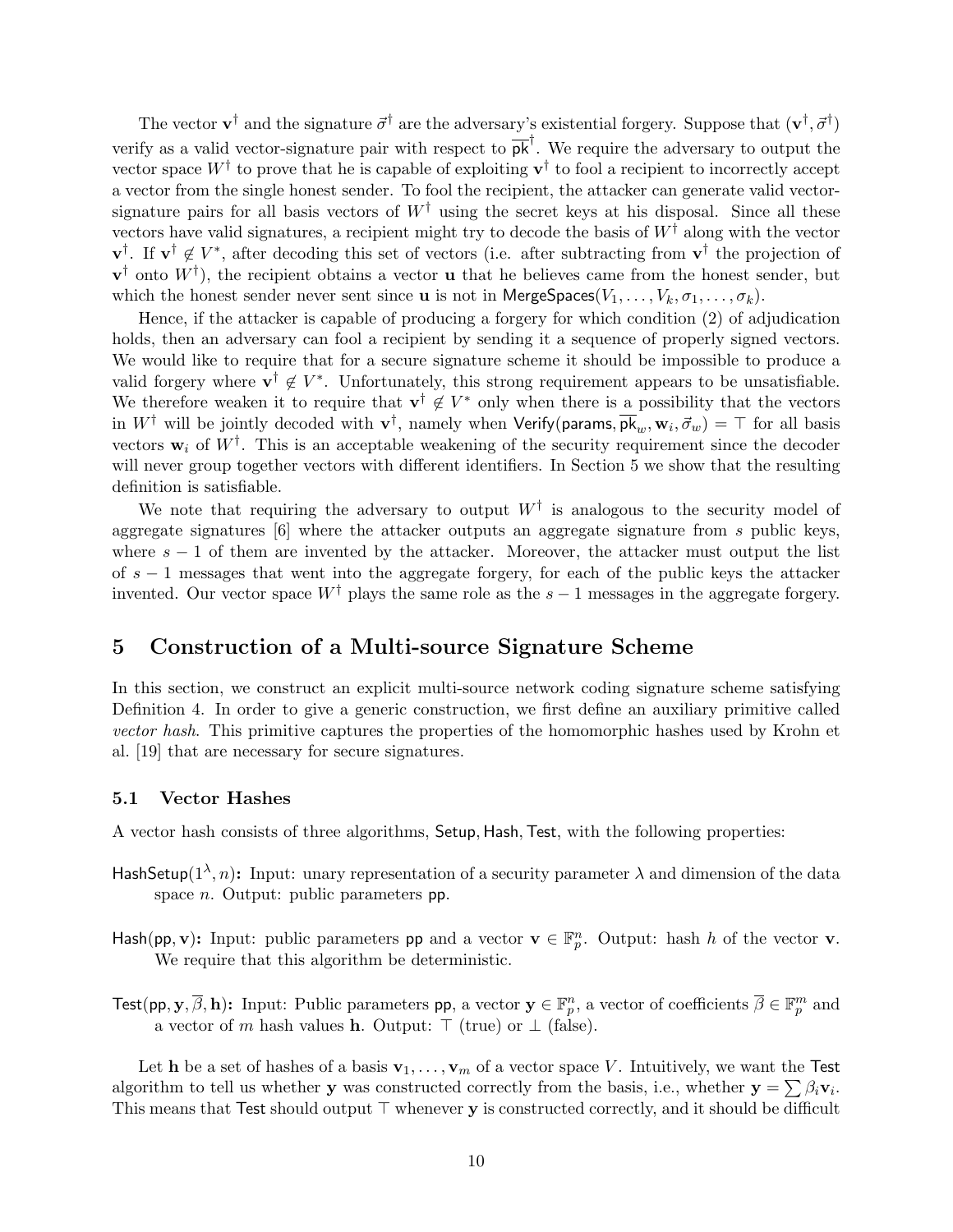for an adversary to find a vector  $y \notin V$  and a  $\overline{\beta}$  such that Test outputs  $\top$ . We now formalize these correctness and security conditions.

**Correctness.** For correctness, we require the following for all public parameters  $pp \leftarrow$  HashSetup(1<sup> $\lambda$ </sup>):

- 1. For all  $\mathbf{v} \in \mathbb{F}_p^n$ , if  $h \leftarrow$  Hash(pp,  $\mathbf{v}$ ) then we have Test(pp,  $\mathbf{v}, 1, h$ ) = T.
- 2. Let  $\mathbf{v} \in \mathbb{F}_p^n$ , let  $\overline{\beta} \in \mathbb{F}_p^\ell$  for some  $\ell$ , and let **h** be a list of hashes of length  $\ell$ . Fix  $i \in \{0, \ldots, \ell\}$ , let  $\overline{\beta}' \in \mathbb{F}_p^{\ell+1}$  be the vector  $\overline{\beta}$  with a zero inserted between the *i*th and  $(i + 1)$ th place, and let  $h'$  be the vector h with any hash value inserted between the *i*th and  $(i + 1)$ th place. We require that if  $\mathsf{Test}(\mathsf{pp}, \mathbf{v}, \overline{\beta}, \mathbf{h}) = \top$ , then  $\mathsf{Test}(\mathsf{pp}, \mathbf{v}, \overline{\beta}', \mathbf{h}') = \top$ .
- 3. Let  $\mathbf{v}_1, \mathbf{v}_2 \in \mathbb{F}_p^n$ , let  $\overline{\beta}_1, \overline{\beta}_2 \in \mathbb{F}_p^\ell$  for some  $\ell$ , let **h** be a list of hashes of length  $\ell$ . Let  $a, b \in \mathbb{F}_p$ , let  $\mathbf{y} = a\mathbf{v}_1 + b\mathbf{v}_2$ , and  $\overline{\beta} = a\overline{\beta}_1 + b\overline{\beta}_2$ . We require that if  $\mathsf{Test}(\mathsf{pp}, \mathbf{v}_i, \overline{\beta}_i, \mathbf{h}) = \top$  for  $i = 1, 2$ then Test(pp,  $\mathbf{y}, \overline{\beta}, \mathbf{h}$ ) = T.

Security. Let  $V\mathcal{H} =$  (HashSetup, Hash, Test) be a vector hash. Let A be a PPT algorithm that takes as input public parameters  $pp \leftarrow$  HashSetup $(1^{\lambda}, n)$  and outputs a vector  $\mathbf{v}^* \in \mathbb{F}_p^n$ , an mdimensional vector space  $V \subset \mathbb{F}_p^n$  (for some m) represented as basis vectors  $\mathbf{v}_1, \ldots, \mathbf{v}_m$ , an m-tuple of coefficients  $\overline{\beta}$ , and a vector of hashes  $\mathbf{h} = (h_1, \ldots, h_m)$ .

**Definition 5.1.** With notation as above, we say that A breaks the vector hash scheme  $V\mathcal{H}$  if  $\mathbf{v}^* \not\in V$ , Test(pp,  $\mathbf{v}^*, \overline{\beta}, \mathbf{h}) = \top$ , and Test(pp,  $\hat{\mathbf{v}}_i, \mathbf{e}_i, h_i) = \top$  for  $i = 1, \ldots, m$ . (Recall that  $\hat{\mathbf{v}}_i$  is the data component of  $\mathbf{v}_i$ .) We define the *advantage* Hash-Adv $[\mathcal{A}, \mathcal{VH}]$  of  $\mathcal A$  to be the probability that A breaks VH. We say that a vector hash  $V\mathcal{H}$  is secure if for all PPT algorithms A the advantage Hash-Adv $[\mathcal{A}, \mathcal{V}\mathcal{H}]$  is negligible in the security parameter  $\lambda$ .

**Example Vector Hash**  $V\mathcal{H}\text{-}\mathrm{DL}$ **.** We now construct an example of a vector hash, which we call  $V\mathcal{H}\text{-DL}$ . Our vector hash is based on the construction of Krohn et al. [19], and uses a finite cyclic group G of order p. This vector hash is secure if the discrete logarithm problem is infeasible in  $\mathbb{G}$ . The construction is as follows:

**Hash-Setup**( $1^{\lambda}, n$ ): Input: security parameter  $\lambda$  (in unary) and dimension of the data space n.

- 1. Choose a group  $\mathbb G$  of prime order  $p > 2^{\lambda}$ .
- 2. Choose generators  $g_i \stackrel{\text{R}}{\leftarrow} \mathbb{G} \setminus \{1\}$  for  $i = 1, \ldots, n$ .
- 3. Output  $pp := p$ ,  $(g_1, \ldots, g_n)$ , and description of G.

**Hash**(pp, **v**): Input: public parameters pp and a vector  $\mathbf{v} \in \mathbb{F}_p^n$ .

- 1. Output the hash  $h := \prod_{j=1}^n g_j^{v_j}$  $\frac{v_j}{j}$  .
- **Test**(pp, y,  $\overline{\beta}$ , h): Input: public parameters pp, a vector  $y \in \mathbb{F}_p^n$ , a vector of coding coefficients  $\overline{\beta}$ , and a vector of hash values h.
	- 1. If  $|\overline{\beta}| \neq |{\bf h}|$ , output  $\perp$ . 2. If  $|\overline{\beta}| = |\mathbf{h}| = m$  and  $\left(\prod_{j=1}^n g_j^{y_j}\right)$  $\begin{pmatrix} y_j \\ j \end{pmatrix} = \Big( \prod_{i=1}^m \mathbf{h}_i^{\beta_i} \Big), \text{output } \top; \text{otherwise output } \bot.$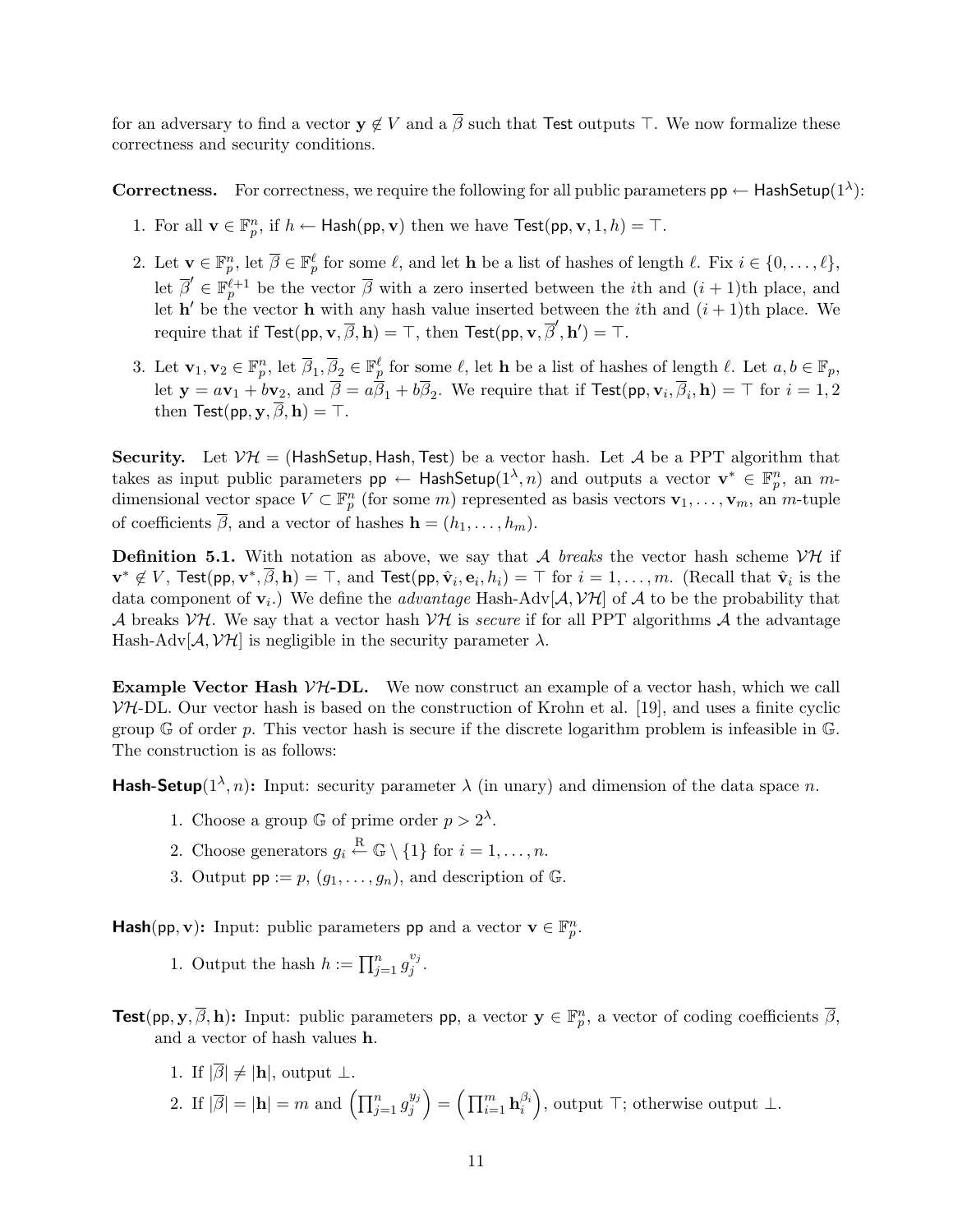The correctness conditions are easily verified; we note that (3) follows from the fact that the exponents of the two sides of the verification equation are linear in y and  $\overline{\beta}$ , respectively. For security we have the following:

**Theorem 5.2.** The vector hash  $V\mathcal{H}$ -DL is secure assuming the discrete logarithm problem in  $\mathbb{G}$  is hard.

In particular, let A be a PPT adversary that breaks vector hash  $VH$ -DL. Then there exists a polynomial-time algorithm  $\mathcal B$  that computes discrete logarithms in  $\mathbb G$  such that

Hash-Adv $[\mathcal{A}, \mathcal{VH}\text{-DL}]$  < 2 · DL-Adv $[\mathcal{B}, \mathbb{G}]$ ,

**Proof.** Given the output  $(\mathbf{v}^*, V, \overline{\beta}, \mathbf{h})$  of algorithm A that breaks the vector hash, we can produce distinct vectors  $\mathbf{v}, \mathbf{w} \in \mathbb{F}_p^n$  such that  $\prod_{j=1}^n g_j^{\overline{v}_j} = \prod_{j=1}^n g_j^{w_j}$  $_{j}^{w_{j}}$ . By standard arguments [4], an algorithm A that produces such a collision with probability  $\varepsilon$  can be used to compute discrete logarithms in G with probability at least  $\varepsilon/2$ . For further details, see [19,  $\S$ VI].  $\Box$ 

#### 5.2 The Construction

For this construction, we use as a black box a vector hash as defined in Section 5.1.

 ${\bf Signature\;\;scheme\;\;NS: \;\; Let \;\mathcal{VH}= (HashSetup_h,Hash_h,Test_h)$  be a vector hash and let  $\mathcal{S}=$ (Setup<sub>s</sub>, KeyGen<sub>s</sub>, Sign<sub>s</sub>, Verify<sub>s</sub>) be a signature scheme for signing messages in  $\{0,1\}^*$ . Our network coding signature scheme is as follows:

Setup $(1^{\lambda},n,m)$ : Run HashSetup $_h(1^{\lambda},n)$  to obtain hash parameters and Setup $_s(1^{\lambda})$  to obtain signature parameters. Let params contain  $m$ ,  $n$ , and the outputs of these algorithms.

KeyGen(params): Run KeyGen<sub>s</sub> to obtain public key pk and the private key sk. Output (pk, sk).

 ${\sf Sign}({\sf params}, {\sf sk}, \{{\bf v}_1,\ldots,{\bf v}_m\})$ : For  $i=1,\ldots,m,$  set  $h_i:={\sf Hash}_h({\sf params},\hat{\bf v}_i).$  Set  ${\bf h}=(h_1,\ldots,h_m),$  $\eta := \mathsf{Sign}_s(\mathsf{sk}, \mathbf{h}), \text{ and } \sigma := \big(\mathbf{h}, \eta\big).$  Output  $\sigma$ .

 $\mathsf{Combine}\big(\mathsf{params}, (\mathbf{v}_1, \vec{\sigma}_1, \overline{\mathsf{pk}}_1, a_1), \ (\mathbf{v}_2, \vec{\sigma}_2, \overline{\mathsf{pk}}_2, a_2)\big)$ :

- 1. Let  $\vec{\sigma}', \mathbf{v}'_1, \mathbf{v}'_2 := \mathsf{Merge}(\vec{\sigma}_1, \vec{\sigma}_2, \mathbf{v}_1, \mathbf{v}_2).$
- 2. To create a list  $\overline{pk}'$ , do: For j in  $1, \ldots, k = |\vec{\sigma}|$ , if the jth element of  $\vec{\sigma}$  is the kth element of  $\vec{\sigma}_i$  for  $i \in \{1, 2\}$ , then the j<sup>th</sup> element of  $\overline{pk}'$  is the *k*<sup>th</sup> element of  $\overline{pk}_i$ .
- 3. Output  $\vec{\sigma}'$  and  $\overline{\mathsf{pk}}'$ .
- Verify(params, pk,  ${\bf y},\vec \sigma)$ : Interpret  $\vec \sigma$  as a list of  $f$  signatures where each  $\sigma_i=({\bf h}_i,\eta_i).$  Write  ${\bf H}=$  $(\mathbf{h}_1, \ldots, \mathbf{h}_f)$ . Do the following:
	- 1. For *i* in  $1, \ldots, f$ , compute  $\mathsf{Verify}_s(\mathsf{pk}_i, \mathbf{h}_i, \eta_i)$ .
	- 2. Compute  $\mathsf{Test}_h(\mathsf{params}, \hat{\mathbf{y}}, \beta_{\mathbf{y}}, \mathbf{H})$ . (Recall  $\beta_{\mathbf{y}}$  is the augmentation component of  $\mathbf{y}$ .)

If all steps output  $\top$ , output  $\top$ ; else output  $\bot$ .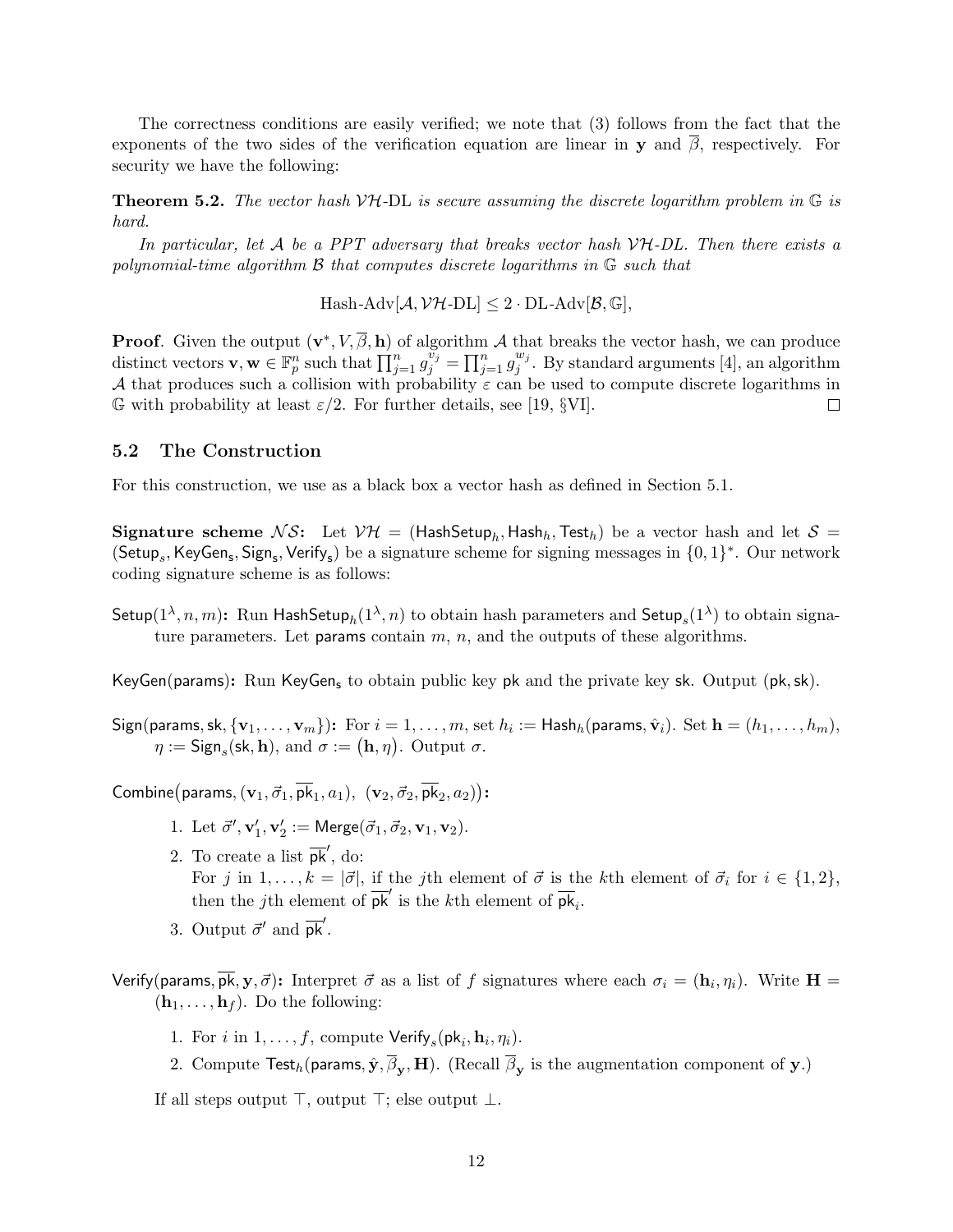The only difference between the Combine algorithm in our signature scheme and the Merge algorithm of Section 2.1 is that the Combine algorithm also keeps track of the public keys associated with the signatures.

Instead of sending a separate signature  $\eta_i$  in each  $\sigma_i$ , we can aggregate these signatures together for space efficiency. (We have not used aggregate signature schemes in our description for compactness and clarity.) If we instantiate the system using the vector hash  $V\mathcal{H}\text{-DL}$  and the aggregate signatures of Boneh et al. [6], then a signature on f files can be as short as  $(fm + 1) \log_2 p$  bits. Specifically, for the vector hash we let G be the group of points on an elliptic curve over a finite field with prime order  $p$ , and we instantiate the aggregate signatures using a pairing-friendly elliptic curve of order close to p, such as a Barreto-Naehrig curve [3]. In Section 6 below, we prove a lower bound showing that for large values of  $f$  and  $m$  this length is optimal.

Correctness. We verify the correctness conditions of Definition 4.1.

1. For primitive signatures: Consider a key pair  $(\mathsf{sk}, \mathsf{pk}) \leftarrow \mathsf{KeyGen}(\mathsf{params})$  and a vector space  $V \subset \mathbb{F}_p^{n+m}$  described by a properly augmented basis  $\mathbf{v}_1, \ldots, \mathbf{v}_m$ . Let  $\sigma$  be the output of Sign(params, sk,  $V = {\mathbf{v}_1, \dots, \mathbf{v}_m}$ ). Interpret the signature  $\sigma$  as  $\sigma = (\mathbf{h}, \eta)$ .

For primitive signatures, there is only one file  $f = 1$ . We examine each step of Verify in turn:

- 1. Since  $\eta = \mathsf{Sign}_s(\mathsf{sk}, \mathbf{h})$ , we have  $\mathsf{Verify}_s(\mathsf{pk}, \mathbf{h}, \eta) = \top$  by correctness of  $\mathcal{S}$ .
- 2. Since  $h_i = \mathsf{Hash}_h(\mathsf{params}, \hat{\mathbf{v}}_i)$ , and  $\beta_{\mathbf{v}_i}$  is the unit vector  $\mathbf{e}_i$  since we are using a properly augmented basis, correctness conditions (1) and (3) of  $V\mathcal{H}$  imply that

$$
\mathsf{Test}_h(\mathsf{params}, \hat{\mathbf{v}}_i, \beta_{\mathbf{v}_i}, \mathbf{h}) = \top.
$$

It follows that every basis vector  $\mathbf{v}_i$  passes the signature verification test, i.e.,

$$
\mathsf{Verify}(\mathsf{params}, \mathsf{pk}, \mathbf{v}_i, \sigma) = \top.
$$

2. Recursively, for combined signatures: Consider two lists of public keys  $pk_1, pk_2$ , two augmented vectors  $\mathbf{v}_1, \mathbf{v}_2$ , two lists of signatures  $\vec{\sigma}_1, \vec{\sigma}_2$  such that

Verify(params, 
$$
pk_1
$$
,  $\mathbf{v}_1$ ,  $\vec{\sigma}_1$ ) = Verify(params,  $pk_2$ ,  $\mathbf{v}_2$ ,  $\vec{\sigma}_2$ ) = T. (5.1)

Let  $\mathbf{v}'_1, \mathbf{v}'_2, \vec{\sigma}'$  be the output of Merge $(\mathbf{v}_1, \mathbf{v}_2, \vec{\sigma}_1, \vec{\sigma}_2)$  and  $f = |\vec{\sigma}|$ . Let  $\mathbf{H}_i$  be the list of all the hash elements in  $\vec{\sigma}_i$  for  $i = 1, 2$ . Let  $a_1, a_2 \in \mathbb{F}_p$  be network combination coefficients, and let  $y = a_1 v'_1 + a_2 v'_2$ . Let  $\vec{\sigma}$ ,  $\overline{\mathsf{pk}}$  be the output of the Combine algorithm on inputs  $(v_1, \vec{\sigma}_1, \overline{\mathsf{pk}}_1, a_1)$ ,  $(\mathbf{v}_2, \vec{\sigma}_2, \mathsf{pk}_2, a_2).$ 

Conditions (a) and (b) are now immediate. For (c), we note that in our scheme,  $\sigma'_{j} = (\mathbf{h}_{j}, \eta_{j})$ for  $j = 1, \ldots, f$ . Let  $\mathbf{H} = (\mathbf{h}_1, \ldots, \mathbf{h}_f)$ . We examine each step of the Verify algorithm:

- 1. By the assumption (5.1) and the way we have set up the correspondence between indices of  $\overline{\mathsf{pk}}$  and  $\vec{\sigma}$ , we have  $\mathsf{Verify}_s(\mathsf{pk}_j, \mathbf{h}_j, \eta_j) = \top$  for  $j$  in  $1, \ldots, f$ .
- 2. By assumption (5.1) we know that  $\textsf{Test}_h(\textsf{params}, \hat{\mathbf{v}}_i, \beta_{\mathbf{v}_i}, \mathbf{H}_i) = \top$  for  $i = 1, 2$ . By correctness property (2) of  $V\mathcal{H}$ , for  $i = 1, 2$  we have  $\textsf{Test}_h(\textsf{params}, \hat{\mathbf{v}}'_i, \overline{\beta}_{\mathbf{v}'_i}, \mathbf{H}) = \top$ . Then, by correctness property (3) of  $\cal VH$ , we have  $\mathsf{Test}_h(\mathsf{params},\hat{\mathbf{y}},\overline{\beta}_{\mathbf{y}},\mathbf{H})=\top.$

Thus, we have that  $Verify(params, \overline{pk}', y, \vec{\sigma}) = \top$ .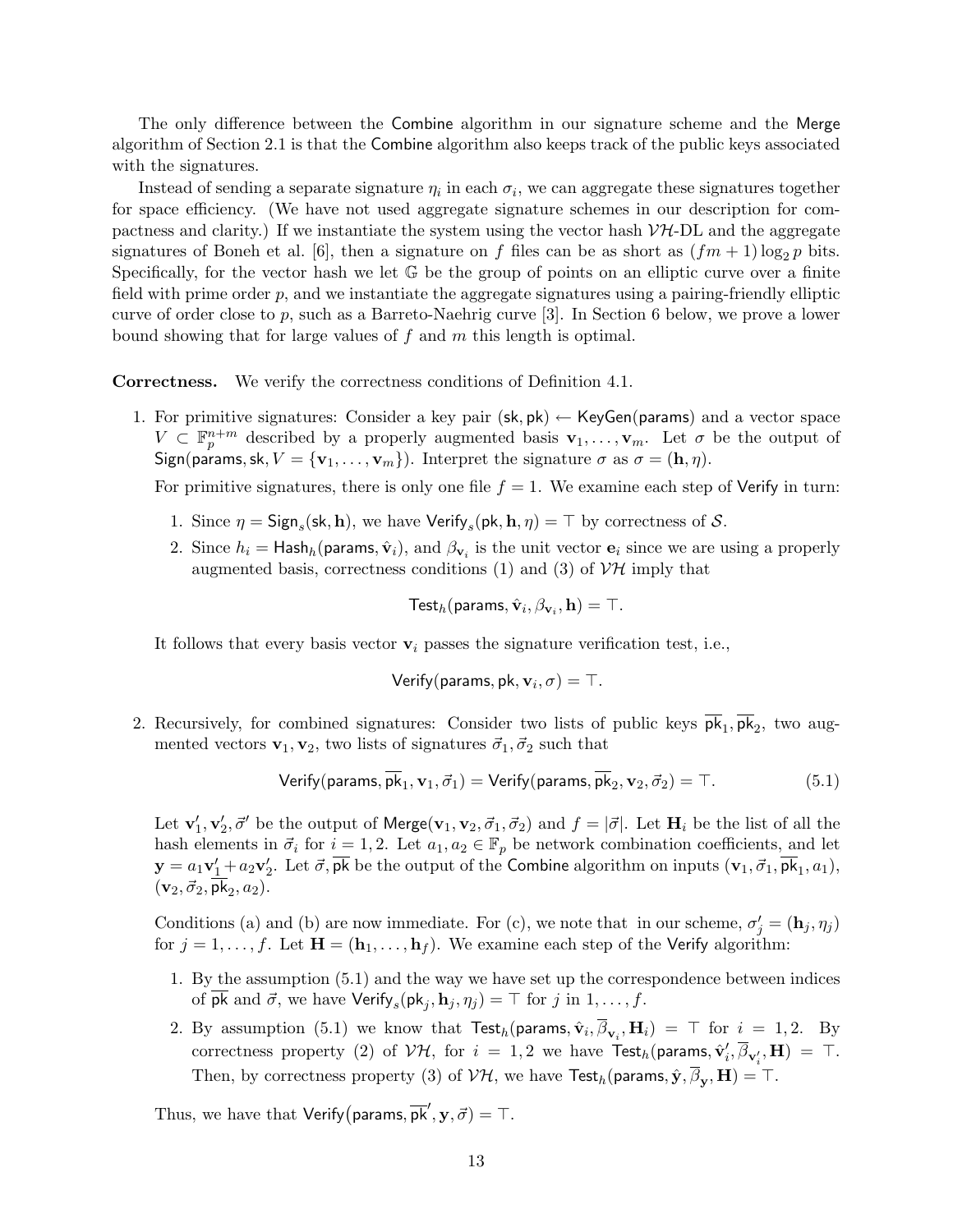We have the following security theorem.

**Theorem 5.3.** The network coding signature scheme  $NS$  is secure assuming that  $VH$  is a secure vector hash, and assuming  $S$  is a secure signature scheme.

In particular, let A be a polynomial-time adversary as in Definition 4.1. Then there exists a polynomial-time adversary  $\mathcal{B}_1$  that forges signatures for S and a polynomial-time algorithm  $\mathcal{B}_2$  that breaks the vector space hash  $V\mathcal{H}$ , such that

$$
NC\text{-}Adv[\mathcal{A},\mathcal{NS}] \leq Sig\text{-}Adv[\mathcal{B}_1,\mathcal{S}] + Hash\text{-}Adv[\mathcal{B}_2,\mathcal{VH}],
$$

where Sig-Adv $[\beta_1, \mathcal{S}]$  is the probability that  $\beta_1$  wins the security game for the standard signature scheme  $S$  (see [17, §12.2]).

**Proof.** We use the notation of Section 4.1. Let  $A$  be an adversary that attacks the network coding signature scheme  $\mathcal{N}\mathcal{S}$  instantiated with the vector hash  $\mathcal{V}\mathcal{H}$  and the signature scheme  $\mathcal{S}$ . Let  $(\overline{\mathsf{pk}}^{\dagger}, \mathbf{v}^{\dagger}, \overline{\sigma}^{\dagger}, W^{\dagger})$  be the output of A. As before, let  $\overline{\sigma}^{\dagger} = (\overline{\sigma}_1, \ldots, \overline{\sigma}_f)$  be the list of (unique) signatures/identifiers in the composite signature  $\vec{\sigma}^{\dagger}$ , where w.l.o.g., we assume that the first k components  $\sigma_1, \ldots, \sigma_k$  are the identifiers returned in the signatures obtained from the chosen message queries  $V_1, \ldots, V_k$ . Let  $\overline{pk}^{\dagger} = (pk_1, \ldots, pk_f)$ . Each identifier  $\sigma_i$  is of the form  $(h_i, \eta_i)$ , where  $h_i$  is a list of m hashes in the range of Hash<sub>h</sub> and  $\eta_i$  is a signature in the range of Sign<sub>s</sub>. Let  $\mathbf{H} = (\mathbf{h}_1, \ldots, \mathbf{h}_f).$ 

Suppose A wins the security game. The fact that Verify(params,  $\overline{pk}^{\dagger}$ ,  $\mathbf{v}^{\dagger}$ ,  $\overline{\mathbf{v}}^{\dagger}$ ) =  $\top$  implies that

$$
Verify_s(\mathsf{pk}_i, \mathbf{h}_i, \eta_i) = \top \text{ for all } i, \text{ and } (5.2)
$$

Test<sub>h</sub>(params, 
$$
\hat{\mathbf{v}}^{\dagger}
$$
,  $\beta_{\mathbf{v}^{\dagger}}$ , **H**) = T. (5.3)

Now suppose winning condition (1) holds. Let i be such that  $pk_i = pk^*$ . If  $\sigma_i = (\mathbf{h}_i, \eta_i)$  is not in any of the signatures obtained in response to the chosen message queries, then the message  $h_i$ was never queried to the Sign<sub>s</sub> algorithm. Condition (5.2) thus implies that we have forged an S signature  $\eta_i$  on the message  $\mathbf{h}_i$ .

On the other hand, suppose winning condition  $(2)$  holds. Let  $V^*$  be the vector space output by MergeSpaces in the adjudication step, i.e.  $V^* = \text{MergeSpaces}(V_1,\ldots,V_k,W^\dagger,\sigma_1,\ldots,\sigma_k,\vec{\sigma}_w)$ , where  $\sigma_w = (\mathbf{h}_w, \eta_w)$  is the signature corresponding to space  $W^{\dagger}$ . We write  $\mathbf{H} = (\mathbf{h}_1, \dots, \mathbf{h}_k, \mathbf{h}_w)$ .

Let  $\mathbf{w}_1, \ldots, \mathbf{w}_t$  be the basis vectors of  $W^{\dagger}$  output by the adversary. By correctness condition (3) of  $V\mathcal{H}$ , we can assume without loss of generality that the basis vectors  $\mathbf{w}_i$  are properly augmented. Since the winning condition implies that  $Verify(params, pk_w, w_i, \vec{\sigma}_w) = \top$  for all i, we have that  $\mathsf{Test}_h(\mathsf{params}, \hat{\mathbf{w}}_i, \mathbf{e}_i, \mathbf{h}_w) = \top$  for all  $i.$ 

Since the signature scheme is correct, for each space  $V_i$ ,  $i = 1, \ldots, k$ , with signature  $\sigma_i = (\mathbf{h}_i, \eta_i)$ we have Verify(params,  $pk^*$ ,  $\mathbf{v}_{ij}, \sigma_i$ ) =  $\top$ , where  $pk^*$  is the challenge public key and  $\mathbf{v}_{ij}$  is the jth basis vector of vector space  $V_i$ . Since we can again assume without loss of generality that the basis vectors  $\mathbf{v}_{ij}$  are properly augmented, this implies that  $\text{Test}_h(\text{params}, \hat{\mathbf{v}}_{ij}, \mathbf{e}_j, \mathbf{h}_i) = \top$  for all vectors  $\mathbf{v}_{ij}, i \in [f], j \in [m].$ 

It now follows from our description of the Merge algorithm that the basis of  $V^*$  output by MergeSpaces is also properly augmented. Let  $U \subset \mathbb{F}_p^n$  be the subspace spanned by the data components of vectors in  $V^*$ , and let  $\{u_\alpha\}$  be the basis of U consisting of the data components of the  ${\bf v}_{ij}$  and  ${\bf w}_i$ . Correctness property (2) of  ${\cal VH}$  now implies that  $\mathsf{Test}_h(\mathsf{params}, {\bf u}_\alpha,{\bf e}_\alpha,{\bf H}) = \top$  for all  $\alpha$ . Since  $\mathbf{v}^{\dagger} \notin V^*$ , the data component  $\hat{\mathbf{v}}^{\dagger}$  is not in U. It now follows from Definition 5.1 and equation (5.3) that we have broken  $\mathcal{V}\mathcal{H}$ .  $\Box$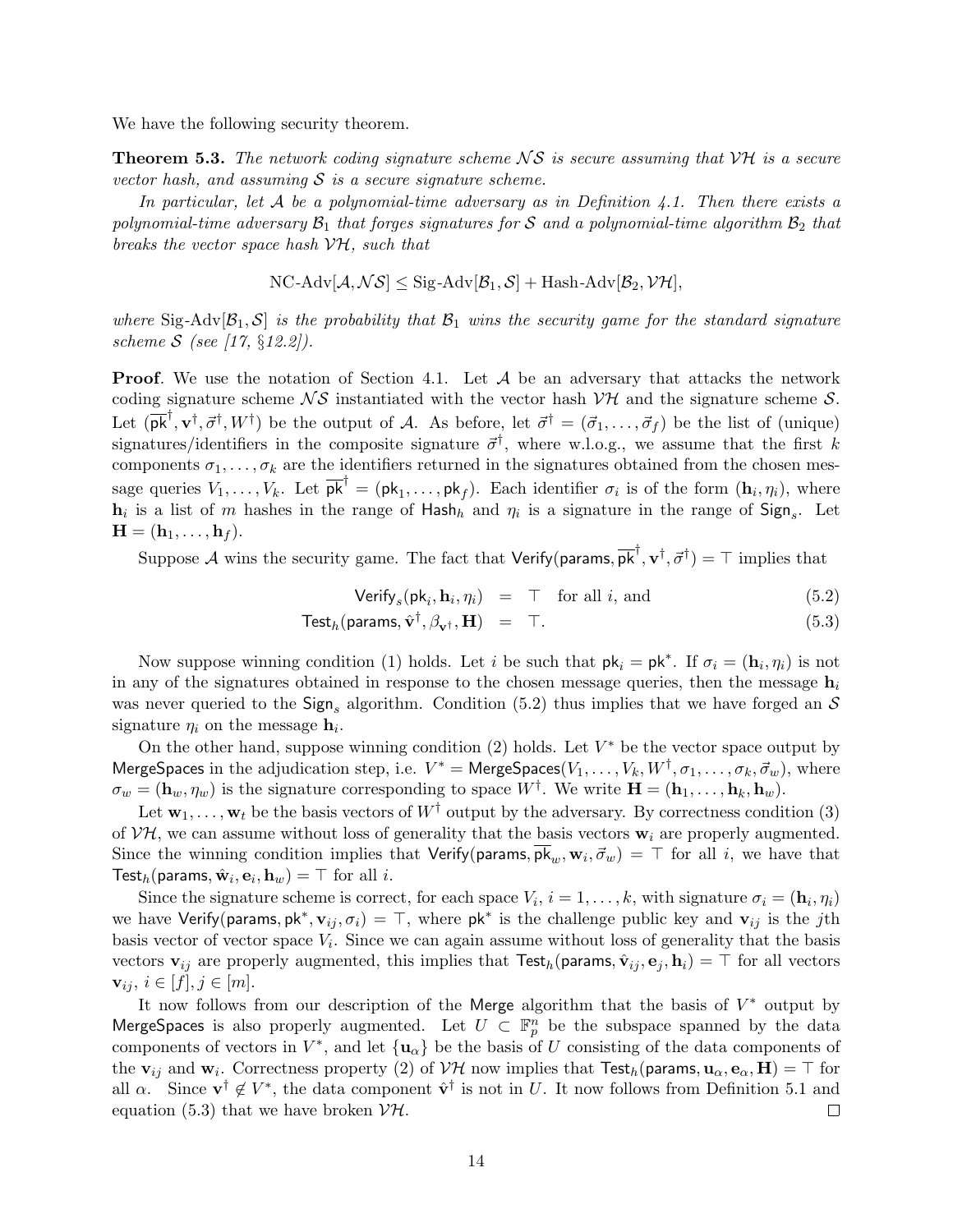### 6 A Lower Bound on File Identifier Size

In Section 3 we showed that a cryptographically verifiable file identifier must have the properties of a vector space signature. In particular, this implies that if the identifier satisfies certain additional (mild) assumptions, then we can use the argument of [5, Section 6] to show that any secure identifier for an *m*-dimensional subspace of  $\mathbb{F}_p^N$  must be of length at least  $m \log_2 p$  bits.

Recall that in our generic setup of Section 3, where file identifiers are distinct from signatures, the algorithm IdTest determines whether an identifier id is valid for the vector  $\bf{v}$ . (Here id can identify either a single file or a collection of files.) The correctness requirement is that if id is associated to the vector space V, then  $\mathsf{IdTest}(\mathsf{pk}, \mathbf{v}, \mathsf{id}) = \top$  for all  $\mathbf{v} \in V$ . A slightly stronger requirement is that the function  $\mathsf{IdTest}(\mathsf{pk}, \cdot, \cdot)$  is *additive*. A function  $g: \mathbb{F}_p^N \times \{0,1\}^* \to \{\top, \bot\}$  is additive if for all vectors  $\mathbf{v}_1, \mathbf{v}_2$  and all x such that  $g(\mathbf{v}_1, x) = g(\mathbf{v}_2, x) = \top$ , we have  $g(\mathbf{v}_1 + \mathbf{v}_2, x) =$  $\top$ . The function Verify(params, pk,  $\cdot$ ,  $\cdot$ ) of our construction in Section 5 using any vector hash is additive; indeed, this seems to be a natural property of network coding signature schemes.

We also assume that for fixed  $m < N$ , file identifiers for m-dimensional subspaces  $V \subset \mathbb{F}_p^N$  are all of the same size. This is a mild assumption that serves chiefly to facilitate our exposition. We derive our lower bound from the following theorem, whose statement and proof are straightforward adaptations of [5, Theorem 9].

**Theorem 6.1.** Let  $\ell, m, N$  be integers with  $0 < m < N$  and let p be a prime. Let f be a deterministic function that maps m-dimensional vector subspaces  $V \subset \mathbb{F}_p^N$  to identifiers  $\mathsf{id} \in \{0,1\}^{\ell}$ , and let  $g: \mathbb{F}_p^N \times \{0,1\}^{\ell} \to \{\top, \bot\}$  be an additive function. If  $\ell \leq m \log_2 p - 4m/p - 1$ , then at least half of all m-dimensional subspaces  $V \subset \mathbb{F}_p^N$  have the property that  $g(\mathbf{v}, f(V)) = \top$  for all  $\mathbf{v} \in V$ .

In the application of the theorem, we fix a challenge secret key sk and public key pk as well as any randomness used in the system. The function f gives the identifier output by  $Sign(param, sk, V)$ , while the function g computes  $\mathsf{IdTest}(\mathsf{pk}, \mathsf{v}, \mathsf{id})$ . An adversary attacks the system by choosing a random subspace V, obtaining an identifier id for V, and producing a vector  $y \notin V$ . With probability at least  $1/2$ , we have  $\mathsf{IdTest}(\mathsf{pk}, \mathbf{y}, \mathsf{id}) = \top$ . Thus if y is used in a network coding system, honest users will believe that y is associated with the file identified by id when in fact it is not.

A similar argument applies to lists of identifiers produced as a result of the Merge algorithm, since the list of identifiers produced must satisfy the correctness properties with respect to the subspace Z produced by MergeSpaces on the original files. As a result, we conclude that not only must the identifier of a single file be large, but the identifiers of multiple files in a secure multi-source network coding system must grow linearly with the number of files in the system. Unfortunately, the lower bound is large, and limits the practicality of security in this setting.

# References

- [1] S. Agrawal and D. Boneh. Homomorphic MACs: MAC-based integrity for network coding. In Proceedings of ACNS '09, volume 5536 of LNCS. Springer, 2009.
- [2] R. Ahlswede, N. Cai, S. Li, and R. Yeung. Network information flow. IEEE Transactions on Information Theory, 46(4):1204–1216, 2000.
- [3] P. Barreto and M. Naehrig. Pairing-friendly elliptic curves of prime order. In Selected Areas in Cryptography —  $SAC$  2005, volume 3897 of LNCS, pages 319–331. Springer, 2006.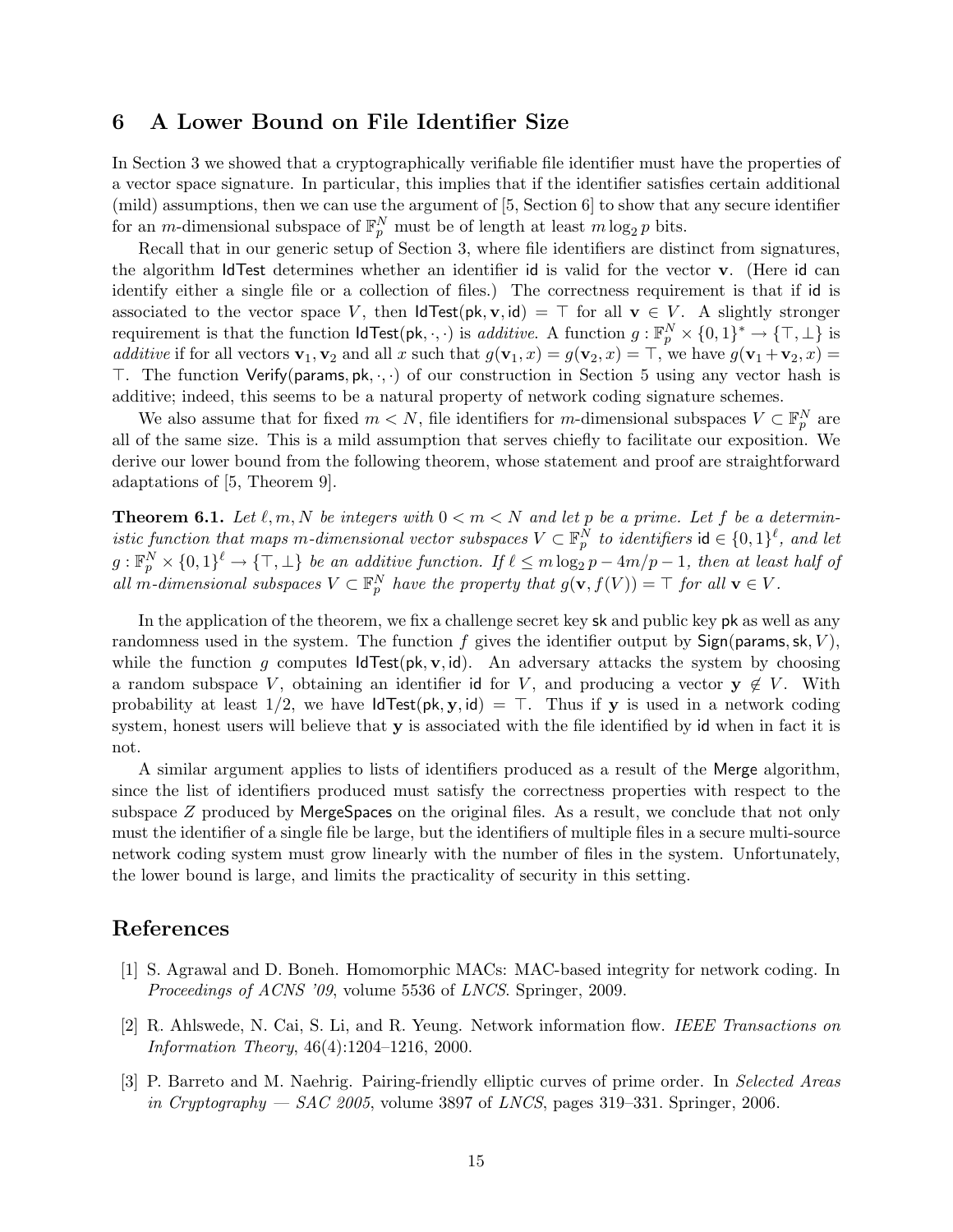- [4] M. Bellare, O. Goldreich, and S. Goldwasser. Incremental cryptography: The case of hashing and signing. In Advances in Cryptology — Crypto '94, volume 839 of LNCS, pages 216–233. Springer, 1994.
- [5] D. Boneh, D. Freeman, J. Katz, and B. Waters. Signing a linear subspace: Signature schemes for network coding. In Public-Key Cryptography  $-$  PKC '09, volume 5443 of LNCS, pages 68–87. Springer, 2009.
- [6] D. Boneh, C. Gentry, B. Lynn, and H. Shacham. Aggregate and verifiably encrypted signatures from bilinear maps. In Advances in Cryptology — Eurocrypt 2003, volume 2656 of LNCS, pages 416–432. Springer, 2003.
- [7] N. Cai and R. Yeung. Secure network coding. Proceedings of the 2002 IEEE International Symposium on Information Theory., 2002.
- [8] D. Charles, K. Jain, and K. Lauter. Signatures for network coding. In 40th Annual Conference on Information Sciences and Systems (CISS '06), 2006.
- [9] B. Cohen. Incentives build robustness in BitTorrent, 2003. Available at http://www. bittorrent.org/bittorrentecon.pdf.
- [10] J. Feldman, T. Malkin, C. Stein, and R. Servedio. On the capacity of secure network coding. Proc. 42nd Annual Allerton Conference on Communication, Control, and Computing, 2004.
- [11] C. Fragouli, J.-Y. Le Boudec, and J. Widmer. Network coding: an instant primer. SIGCOMM Comput. Commun. Rev., 36(1):63–68, 2006.
- [12] C. Fragouli and E. Soljanin. Network Coding Fundamentals. Now Publishers Inc., Hanover, MA, USA, 2007.
- [13] K. Han, T. Ho, R. Koetter, M. Médard, and F. Zhao. On network coding for security. In Military Communications Conference (Milcom), 2007.
- [14] T. Ho, B. Leong, R. Koetter, M. Médard, M. Effros, and D. Karger. Byzantine modification detection in multicast networks using randomized network coding. In Proceedings of the 2004 IEEE International Symposium on Information Theory (ISIT), June 2004.
- [15] S. Jaggi, M. Langberg, S. Katti, T. Ho, D. Katabi, M. Médard, and M. Effros. Resilient network coding in the presence of Byzantine adversaries. IEEE Trans. on Information Theory, 54(6):2596–2603, 2008.
- [16] S. Katti, H. Rahul, W. Hu, D. Katabi, M. Médard, and J. Crowcroft. XORs in the air: practical wireless network coding. IEEE/ACM Trans. Netw., 16(3):497-510, 2008.
- [17] J. Katz and Y. Lindell. Introduction to Modern Cryptography. Chapman & Hall/CRC Press, 2007.
- [18] R. Koetter and M. Médard. An algebraic approach to network coding. *IEEE/ACM Transac*tions on Networking, pages 782–795, 2003.
- [19] M. Krohn, M. Freedman, and D. Mazieres. On the-fly verification of rateless erasure codes for efficient content distribution. In Proc. of IEEE Symposium on Security and Privacy, pages 226–240, 2004.